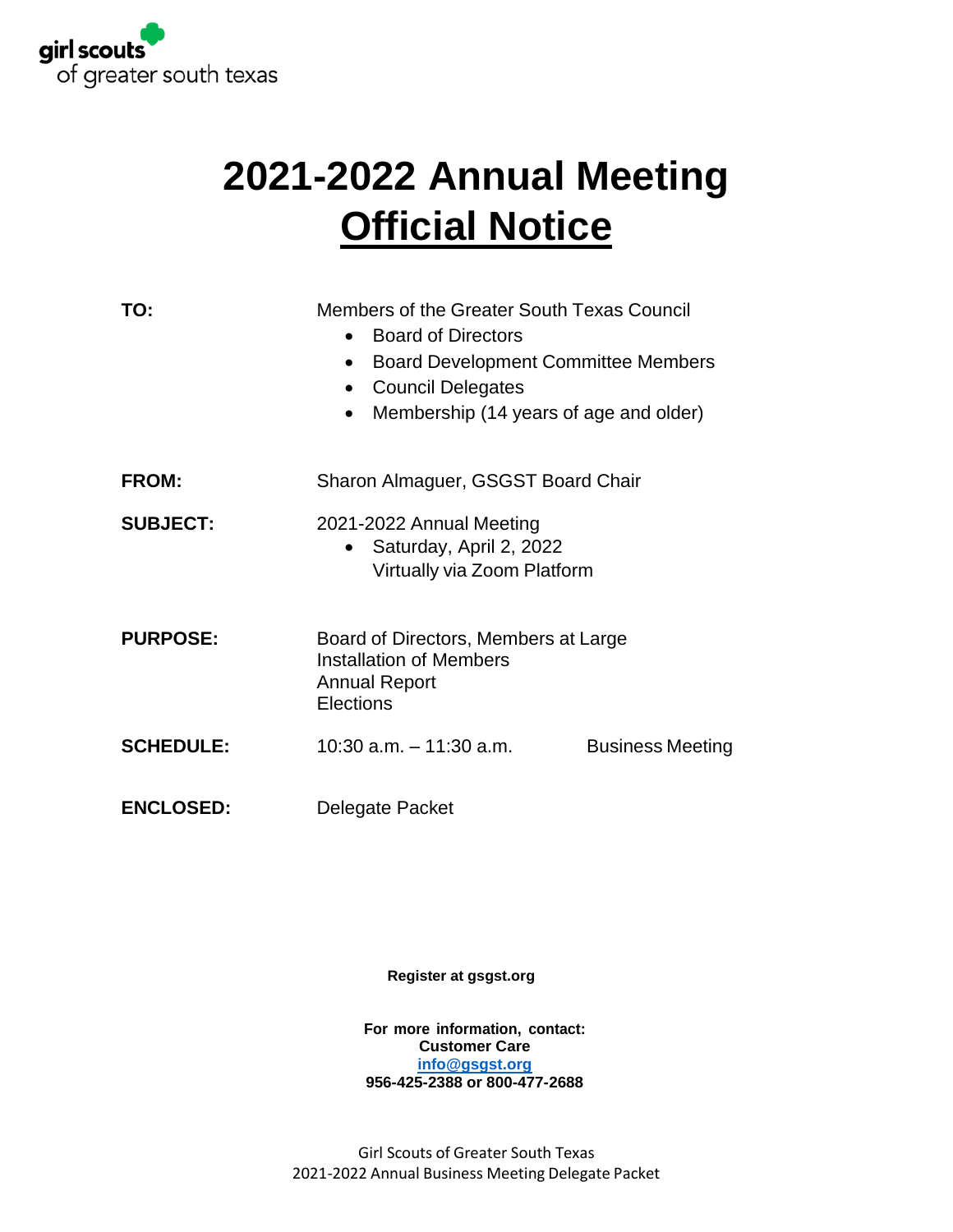

# **2021-2022 Annual Meeting Delegate Packet**

Enclosed:

- Girl Scout Mission, Promise, and Law
- Meeting Agenda
- Delegate Position Description
- Task Vs. Operation Information
- Standing Rules
- 2021 Annual Meeting Minutes
- Financial Report
- GSGST Council information
- GSGST Bylaws

Girl Scouts of Greater South Texas 2021-2022 Annual Business Meeting Delegate Packet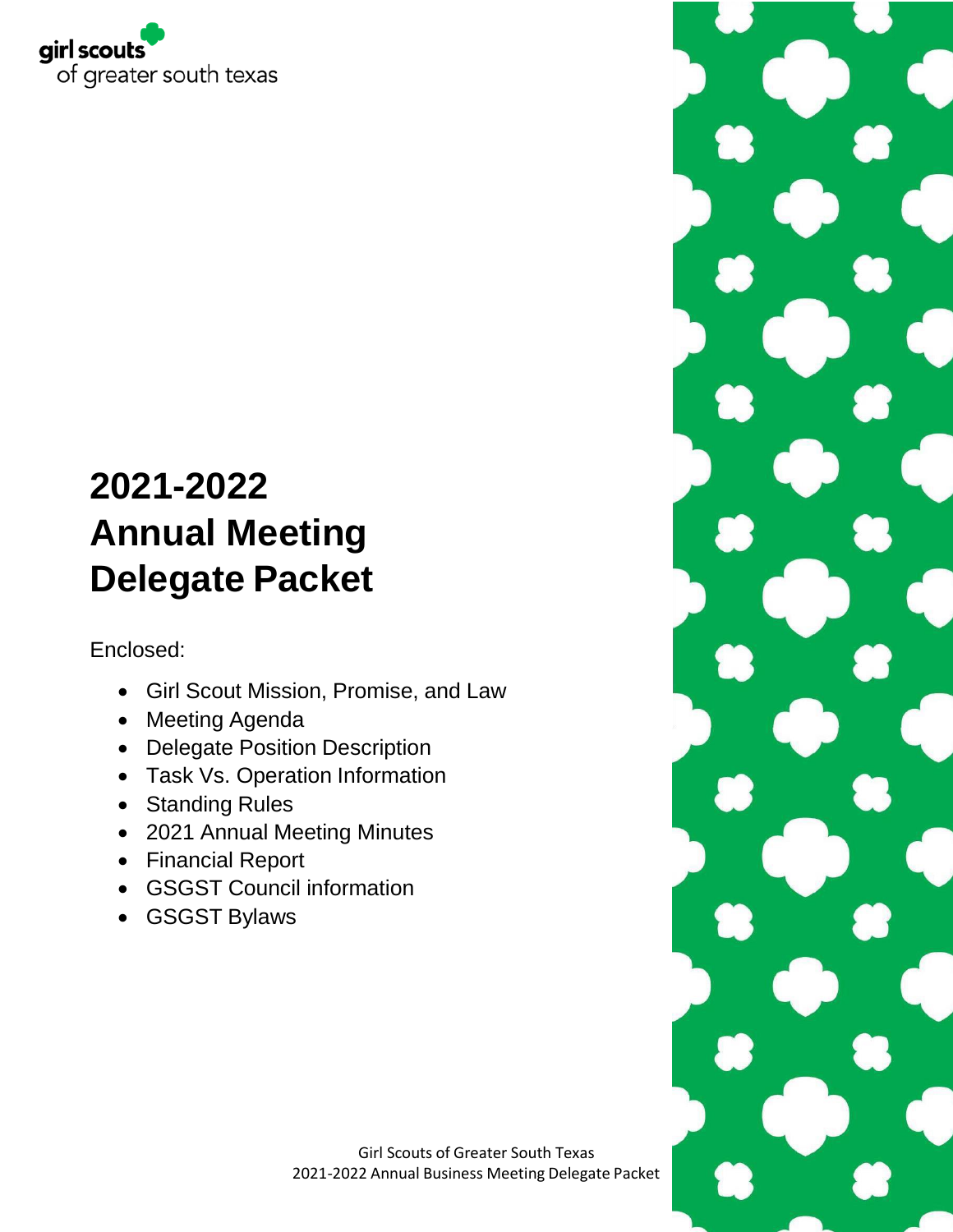

# **Girl Scout Mission, Promise, and Law**

### **Girl Scout Mission**

Girl Scouting builds girls of courage, confidence, and character, who make the world a better place.

## **Girl Scout Promise**

*On my honor, I will try:* To serve God\* and my country, To help people at all times, And to live by the Girl Scout Law.

*\*Members may substitute for the word "God" in accordance with their own spiritual beliefs.*

## **Girl Scout Law**

I will do my best to be

honest and fair,

friendly and helpful,

considerate and caring,

courageous and strong, and

responsible for what I say and do,

and to

respect myself and others,

respect authority,

use resources wisely,

make the world a better place, and

be a sister to every Girl Scout.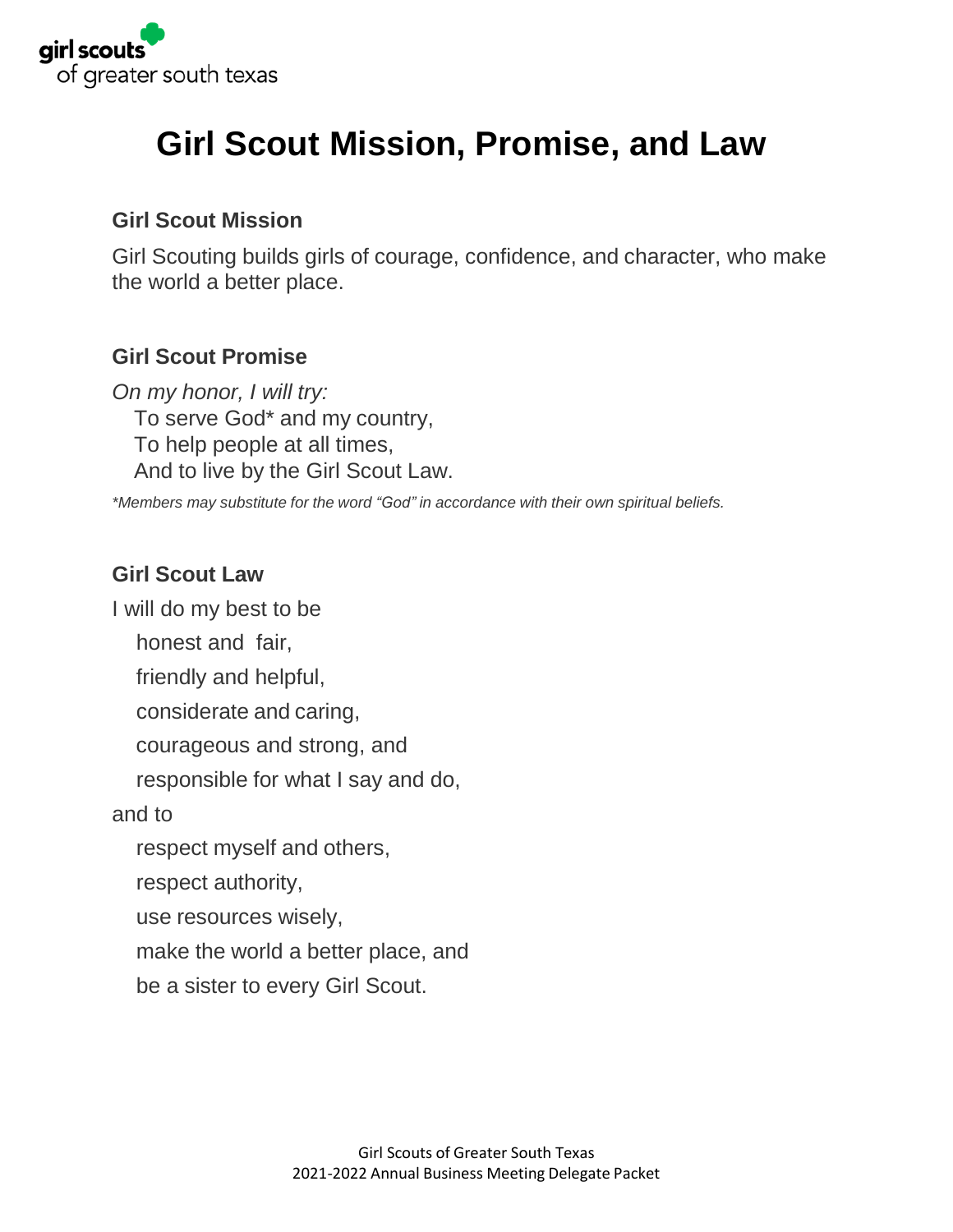

## **2021-2022 Council Business Meeting Agenda**

| $10:15$ a.m. | <b>Business meeting locked</b>                                                                                                                                                                                                                                                                                                             |
|--------------|--------------------------------------------------------------------------------------------------------------------------------------------------------------------------------------------------------------------------------------------------------------------------------------------------------------------------------------------|
| $10:30$ a.m. | Business meeting begins<br>• Call to order<br>• Flag Ceremony<br>Invocation<br>$\bullet$<br>• Credentials Report<br>• Appointment of Tellers, Minutes, and<br>Parliamentarian<br>• Rules of Order<br>• 2021 Annual Meeting Minutes<br>• Financial Officer Report<br>Elections<br>$\bullet$<br>Closing remarks and adjournment<br>$\bullet$ |
|              |                                                                                                                                                                                                                                                                                                                                            |

**11:30 a.m.** Business meeting ends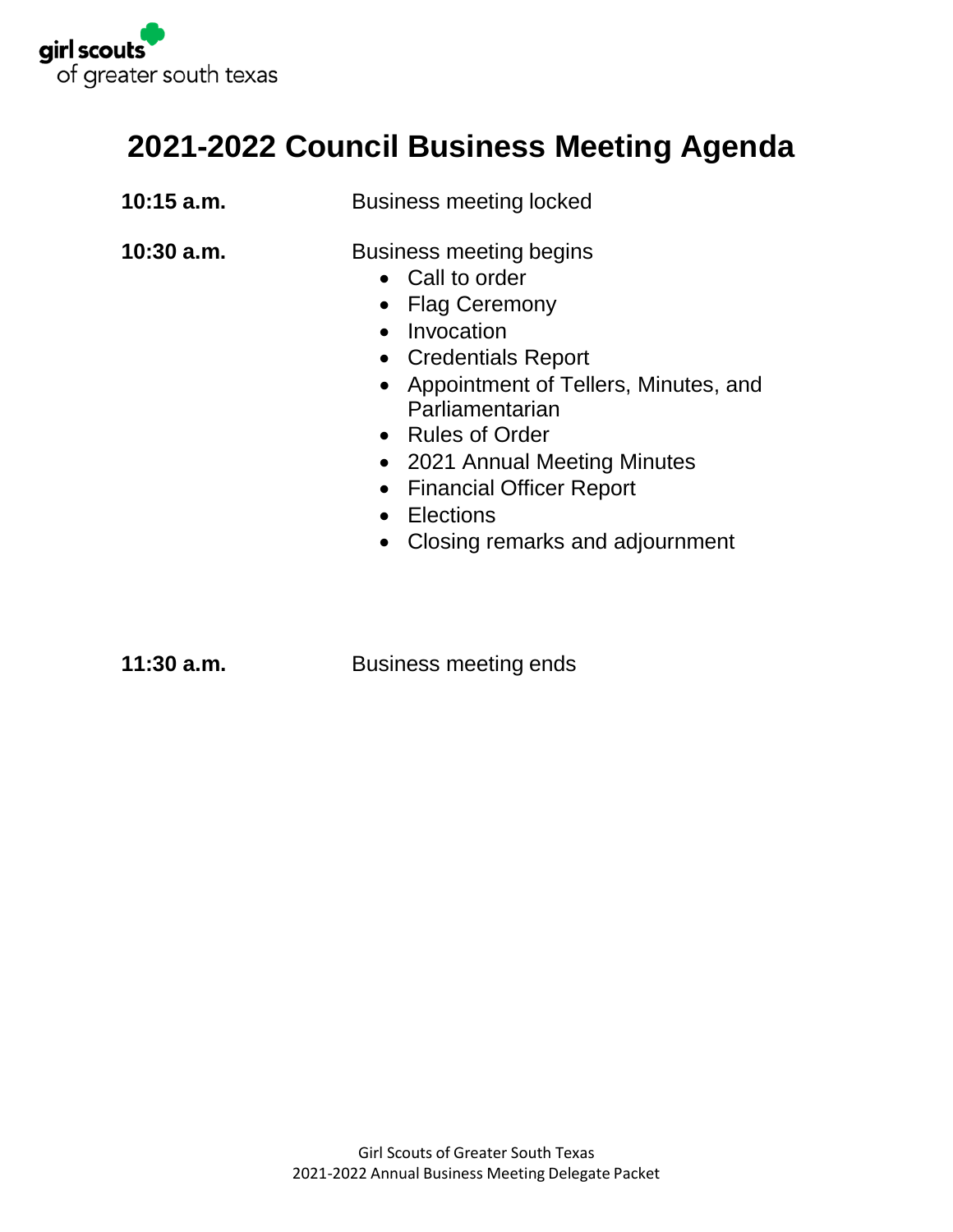

### **Girl Scouts of Greater South Texas Delegate Position Description &**

## **Task Description**

## **Council Delegate**

- Purpose: Delegates are one group of decision-influencers that give direction for Girl Scouting within the council jurisdiction by acting as policy-influencers.
- Term: 1 year term.
- Principal Duties: Through their vote at the annual meeting, delegates complete the following policy-influencing acts:

Elect officers, members-at-large of the board of director members of the council nominating committee, and delegate to the National Council of Girl Scouts of the United States of America.

Approve changes in the council's Articles of Incorporation and Bylaws.

Conducts other business that requires membership vote.

Voting is only one delegate role. Delegates are a link to the members who elected them. **They:**

- Help provide two-way communications between thecouncil leadership and membership.
- Help determine general lines of policy for direction forGirl Scouting within the jurisdiction of the council.
- Help give direction to the board of directors.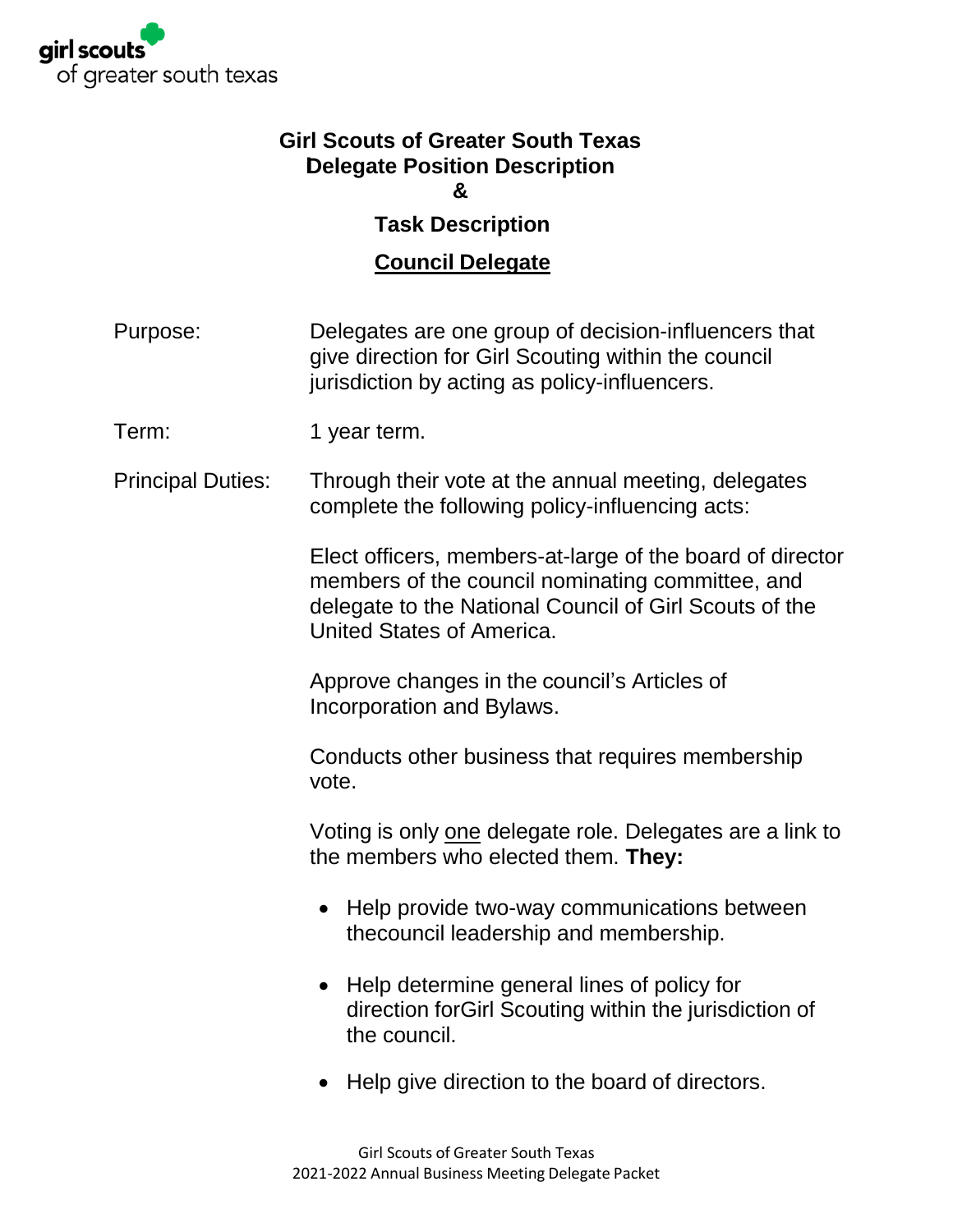

## **What is Policy? What is Operations?**

#### **Policy:** A plan of action

**Planning:** Think beforehand, what is to be done

**Operations:** The implementation of strategic plans, policies and standards

Policies are developed by the Board of Directors. Often they use information and voting records gathered from Association and Council meetings as guides in setting policy. The Board develops a plan of action (policy) regarding an issue. It is then the function of the operational staff and volunteers to implement that policy to make it work.

A delegate's job is to provide direction to help the Board say what should be done (policy) not how it should be done (operations).

The staff and most volunteers work for the Board of Directors. As the elected governing body of the Council, the Board of Directors has the right and the authority to set direction for the membership.

You could compare the Board to Congress. Congress enacts laws weall must follow. Similarity, the Board sets the policy that the membership must follow. Changes are made through service units and policy- influencing procedures.

Setting a new policy is not a common occurrence. A policy has a long life and relatively few are needed:

The Board solicits member's opinions to help them in the planning and the evaluation aspect of their work. Members may provide information regarding what should be done, not how it should be done.

| <b>Policy/Planning</b>                                 | <b>Operations</b>                                                                                                                                                                                 |
|--------------------------------------------------------|---------------------------------------------------------------------------------------------------------------------------------------------------------------------------------------------------|
| New adult-based funding sources                        | Identify and research new donors, determine campaign theme,<br>develop and produce director mail. Set up and maintain record<br>keeping system, acknowledge gifts.                                |
| Train adults new to Girl<br>Scouting                   | Hire training director, develop curriculum, arrange meeting places,<br>recruit trainers, set up training calendar.                                                                                |
| Increase membership among racial-<br>ethnic minorities | Collect racial-ethnic membership data, assign staff to certain<br>geographic areas, make contacts in the community, hold parent<br>meetings, arrange publicity, utilize flexible program options. |

#### **Some examples of Policy/Planning vs. Operations**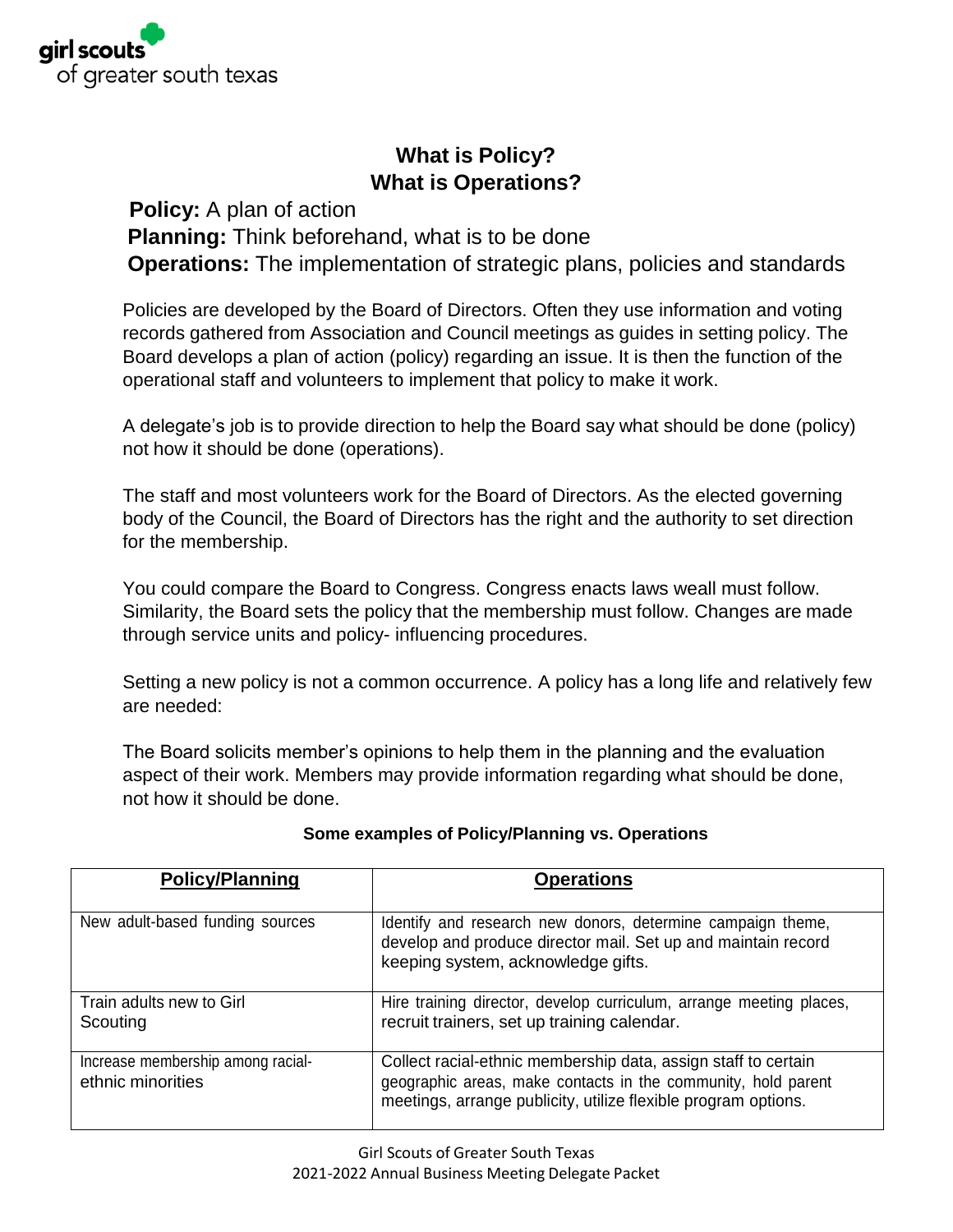

# **Standing Rules**

| <b>STANDING RULES</b>            | <b>ADOPTION OF STANDING RULES:</b><br>The President of the Council will recommend that the following standing<br>rules be adopted by the Council members.                                                                                                                                                                                                                                                                                                                                                              |
|----------------------------------|------------------------------------------------------------------------------------------------------------------------------------------------------------------------------------------------------------------------------------------------------------------------------------------------------------------------------------------------------------------------------------------------------------------------------------------------------------------------------------------------------------------------|
| <b>REGULAR</b><br><b>MEETING</b> | Regular Meetings of the Council shall be held the first quarter of the year at<br>such time and place as may be determined by the Board of Directors. The<br>meeting shall be the Annual meeting. Notice of time, place, and purpose of<br>the meeting, together with the slate of nominees for all offices or positions<br>to be filled pursuant to these bylaws, shall be given personally emailed or<br>mailed to each member of the council not more than 45 days and not less<br>than 20 days before the meeting. |
| <b>QUORUM</b>                    | Twenty-five percent of the members of the Council shall be present to<br>constitute a quorum for transaction of business, provided that a majority of<br>the service centers shall have at least one elected delegate present at each<br>meeting.                                                                                                                                                                                                                                                                      |
| <b>VOTING</b>                    | Each council member present in person shall be entitled to one vote.                                                                                                                                                                                                                                                                                                                                                                                                                                                   |
| Rule 1                           | Delegates must be signed in by 9:45 a.m. to be counted and conduct<br>delegate business. If a delegate is not signed in by 9:45 a.m., the Service<br>Unit Managers will appoint an alternate delegate replacement.                                                                                                                                                                                                                                                                                                     |
| <b>Rule 2</b>                    | Discussion will be limited to 30 minutes.                                                                                                                                                                                                                                                                                                                                                                                                                                                                              |
| Rule 3                           | Each speaker will be limited to 3 minutes and can speak only once on each<br>issue.                                                                                                                                                                                                                                                                                                                                                                                                                                    |
| Rule 4                           | Each speaker must be identified by name and association.                                                                                                                                                                                                                                                                                                                                                                                                                                                               |
| Rule 5                           | Motions must be present in writing to the secretary two weeks prior to<br>annual meeting.                                                                                                                                                                                                                                                                                                                                                                                                                              |
| Rule 6                           | Discussion items, related to policy, must be in writing to the secretary two<br>weeks prior to annual meeting.                                                                                                                                                                                                                                                                                                                                                                                                         |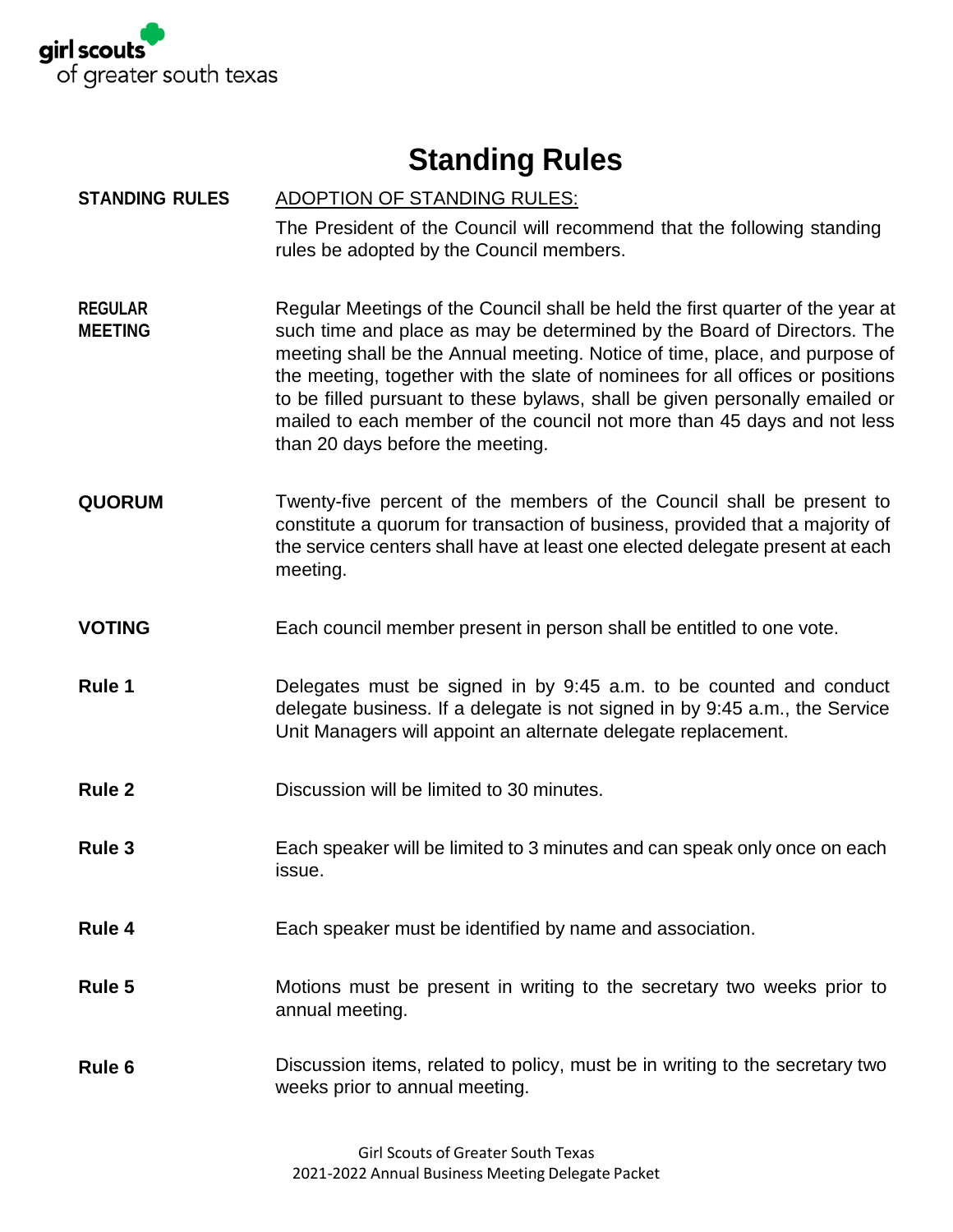

# **Minutes**

Girl Scouts of Greater South Texas 2021-2022 Annual Business Meeting Delegate Packet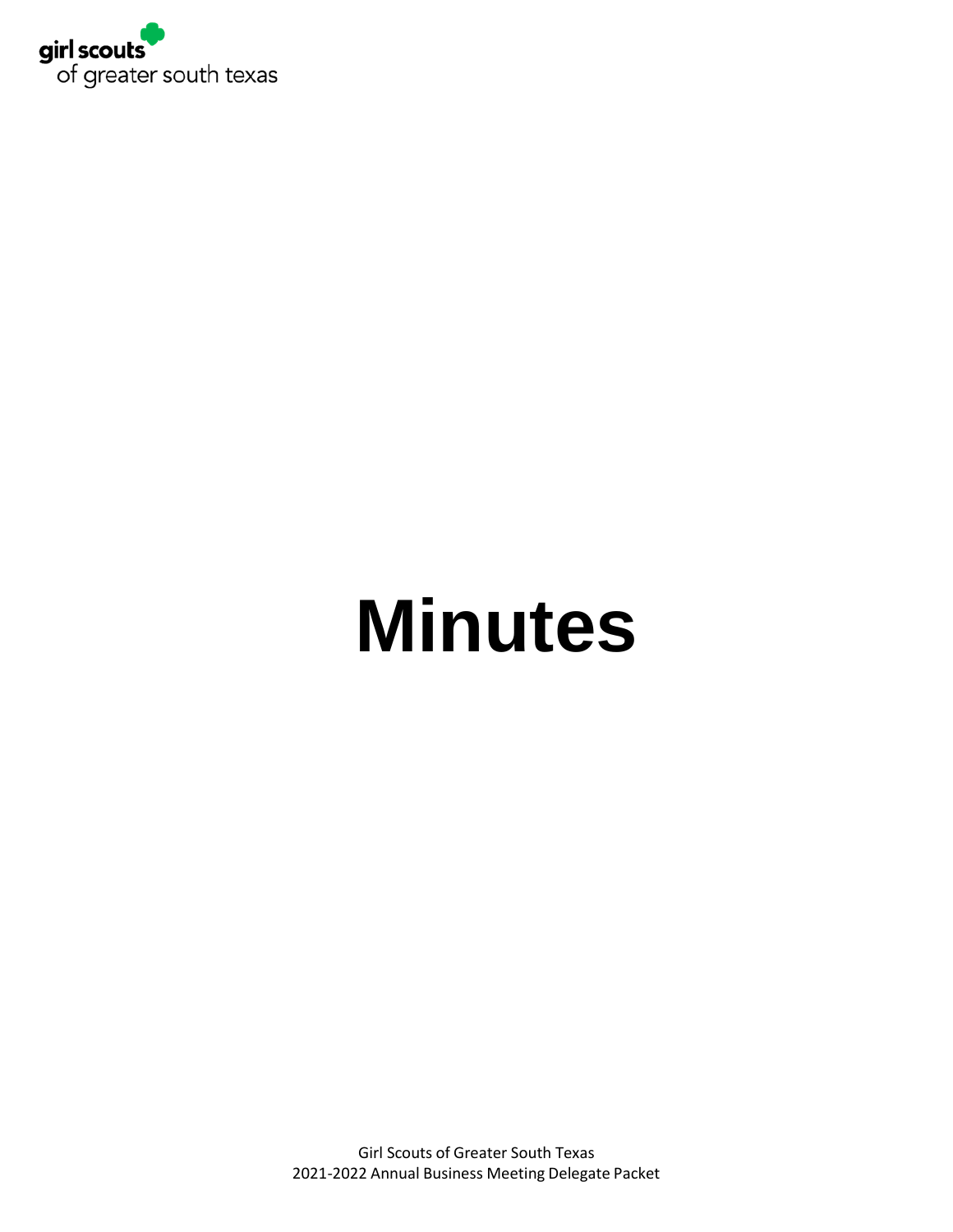#### **Girl Scouts of Greater South Texas Annual Meeting 2021 Minutes for April 10, 2021** - **Business Meeting via Zoom**

Sharon Almaguer, Chair of the Board of Directors called for the invocation to be given by Board Director Elias Longoria, Jr., and Girl Scout Alumni Hannah Schulz recited the Pledge of Allegiance, followed by the Girl Scout Promise and Law.

Sharon Almaguer then appointed the following committees:

| Minutes Committee Angel Seawell - Pharr |
|-----------------------------------------|
| Liza Gonzalez - McAllen                 |

Credentials Chair Jennifer Ruiz-Longoria - Mission

Jennifer Ruiz-Longoria, Chair of Credentials Committee, reported that 73 delegates were present meeting the requirements of quorum and the business of the council could be conducted.

Having established that a quorum was established Sharon Almaguer called the 2021 Annual Meeting of the Girl Scouts of Greater South Texas to order at 10:15 a.m.

Sharon Almaguer received the Standing Rules with the delegation and a motion was made to approve the Standing Rules; motion was seconded, vote was taken, and motion was approved unanimously.

Sharon asked for any corrections or additions to the 2020 Annual Meeting Minutes. No objections being raised, a motion was made to approve the minutes as previously distributed; motion was seconded, vote was taken, and motion was approved unanimously.

Emma McCall, Treasurer, reviewed financial statement of the council and reported that the council was in good financial standing.

Sharon then proceeded on behalf of the board development committee, and presented the slate of nominees for the election:

Members at Large, terms expiring 2023: Wendy Horrell - Corpus Christi Members at Large, terms expiring 2024: Deborah Lee Cordova - McAllen Judge Janet Leal - Harlingen Judge Migdalia Lopez - Harlingen Liza Wisner - Corpus Christi Stephanie Sokolosky - Harlingen

Sharon asked Board Secretary Cecilia Johnson if any other nominations were received. With no other nominations received the nominations were closed. The slate was elected by acclamation.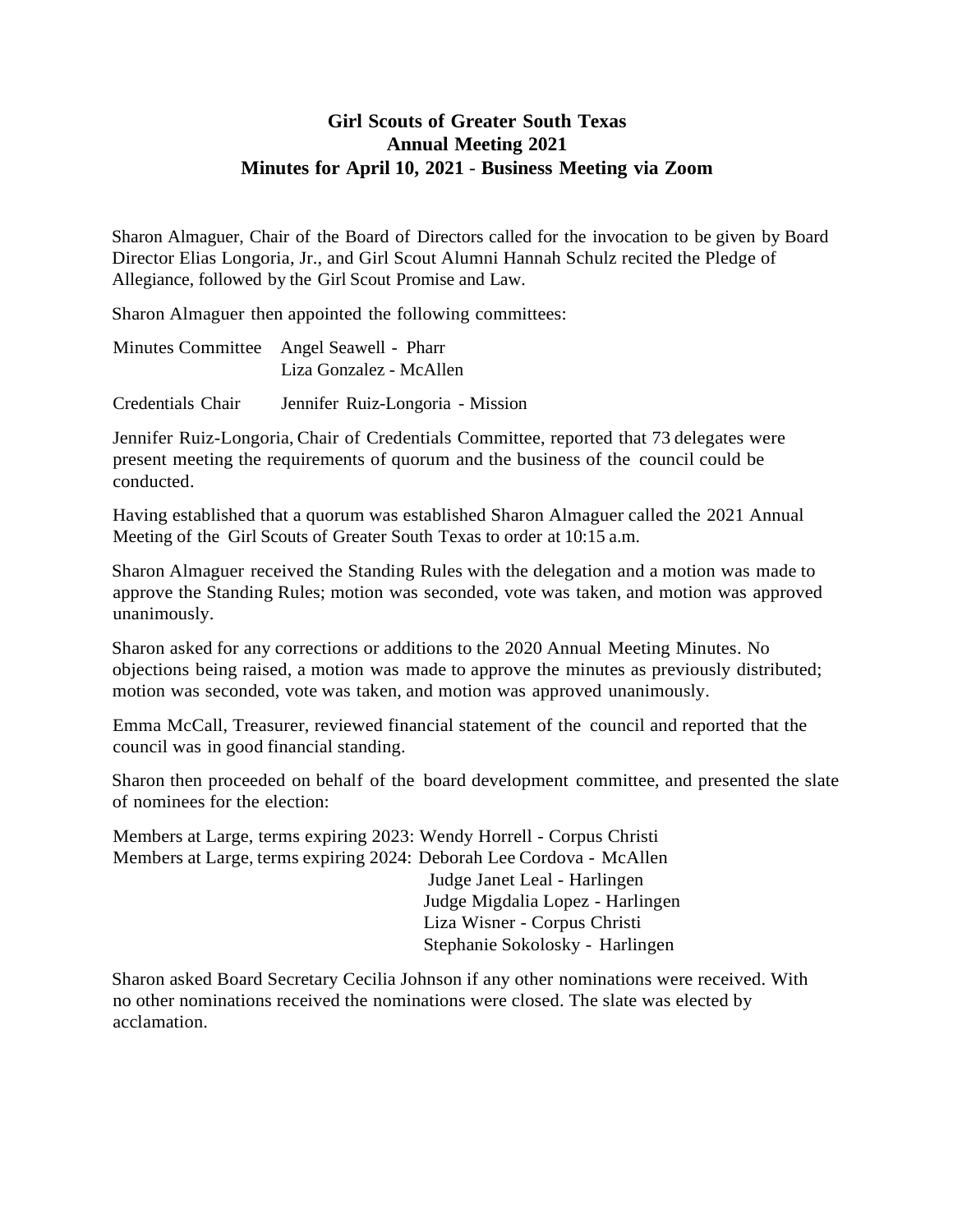Sharon then presented the report from the 55<sup>th</sup> National Council Session held from October 23 - 25, 2020, national delegates approved the following:

- Establishment of a Task Force to examine the Feasibility of a National Gold Award Scholarship Foundation
- Constitutional Amendment on Membership Dues (Article IX)
- Communications Procedures for National Board Dues Changes
- Membership Dues and Procedures for Registration
- Constitutional Amendment on Consistency in Delegate Terms (Article IV) Section 7
- Lifetime Membership Discount

In addition to the actions listed above, the National Council elected the National Board for 2020-2023.

Sharon thanked all those in attendance of the Virtual Annual Business Meeting. There being no further business, the Annual Meeting was adjourned.

Respectfully Submitted,

Caroline Ibarra-Pena

Caroline Ibarra-Pena Chief Operating Officer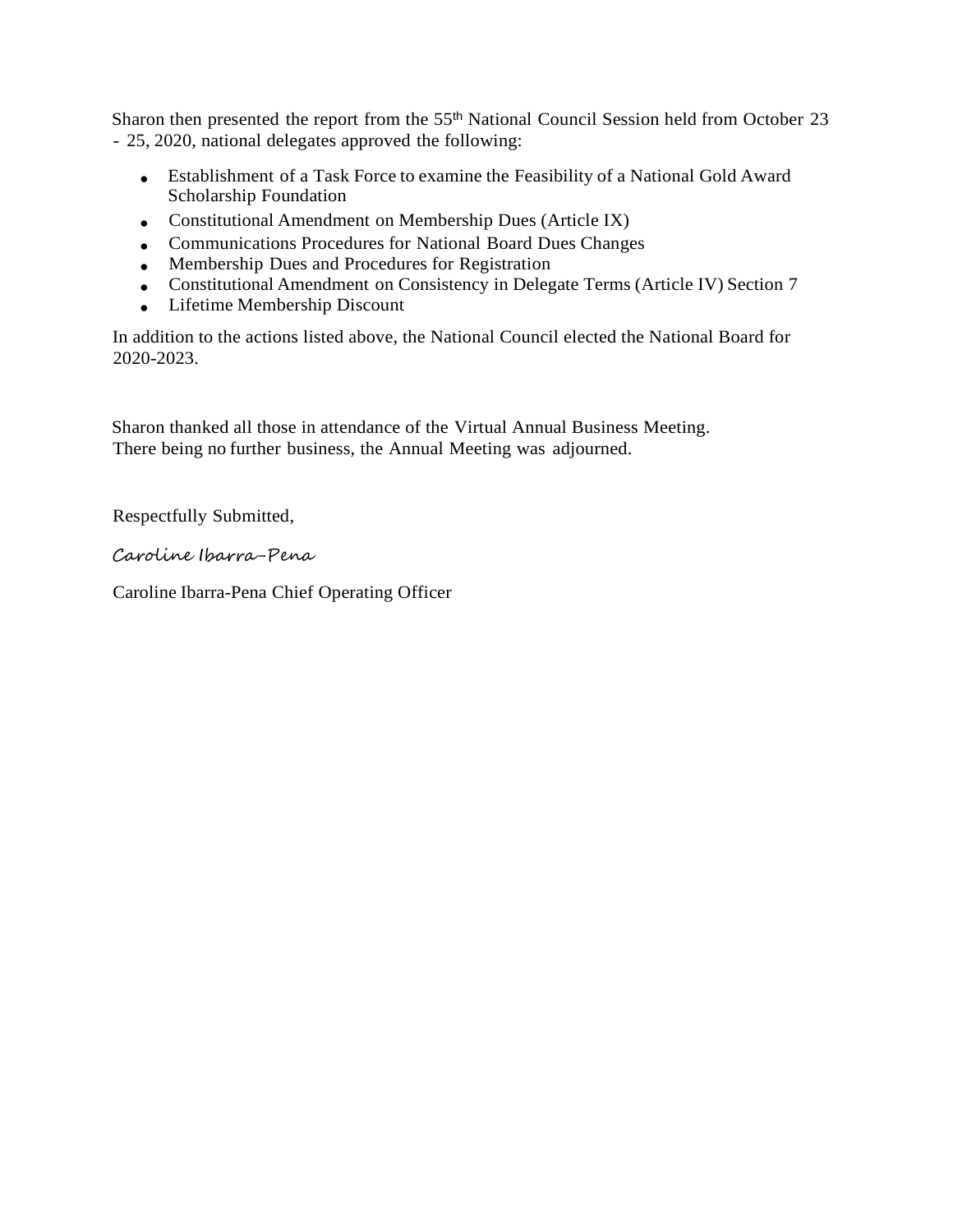

# **Financial Report**

Girl Scouts of Greater South Texas 2020-2021 Annual Business Meeting Delegate Packet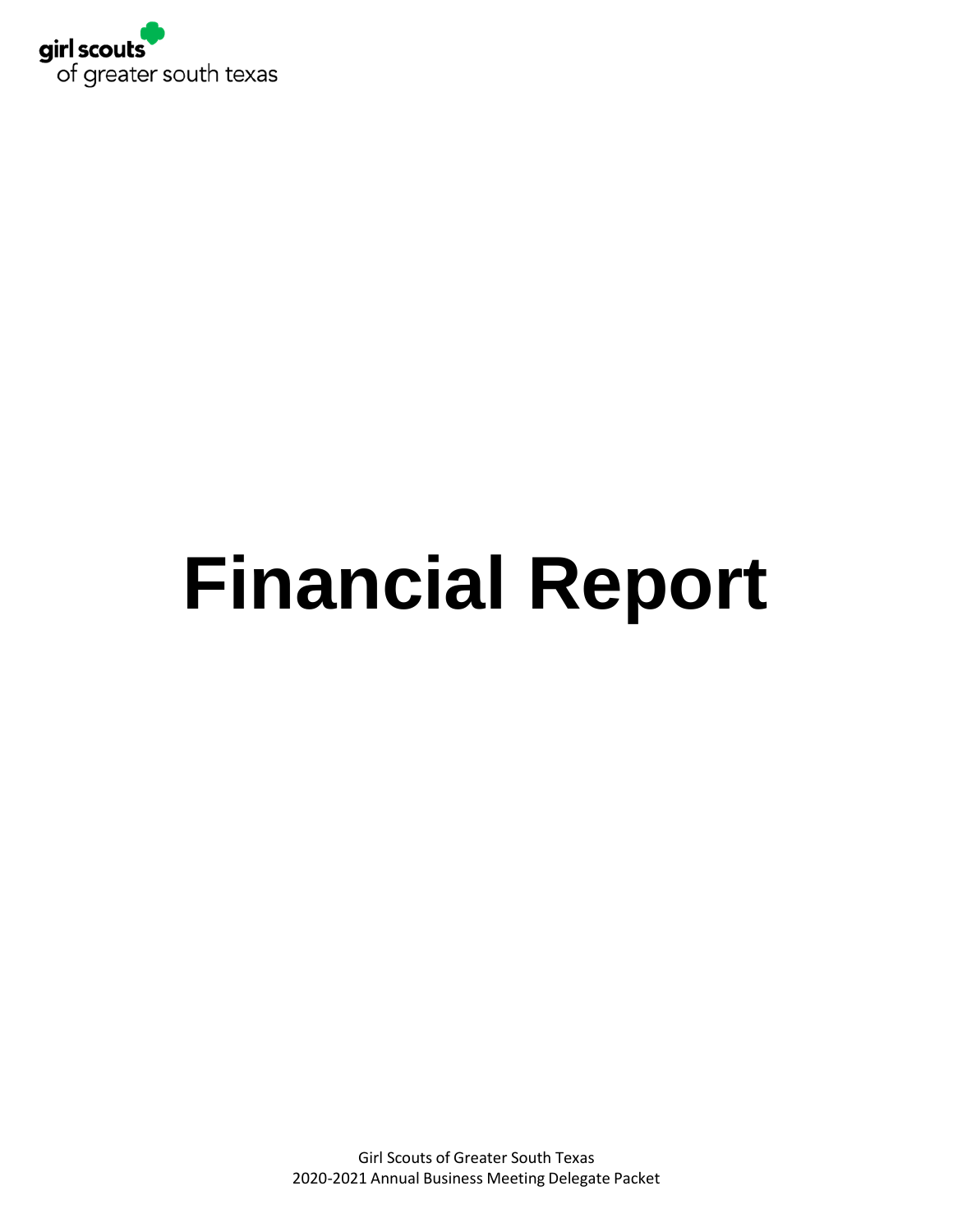AUDITED FINANCIAL STATEMENTS

SEPTEMBER 30, 2021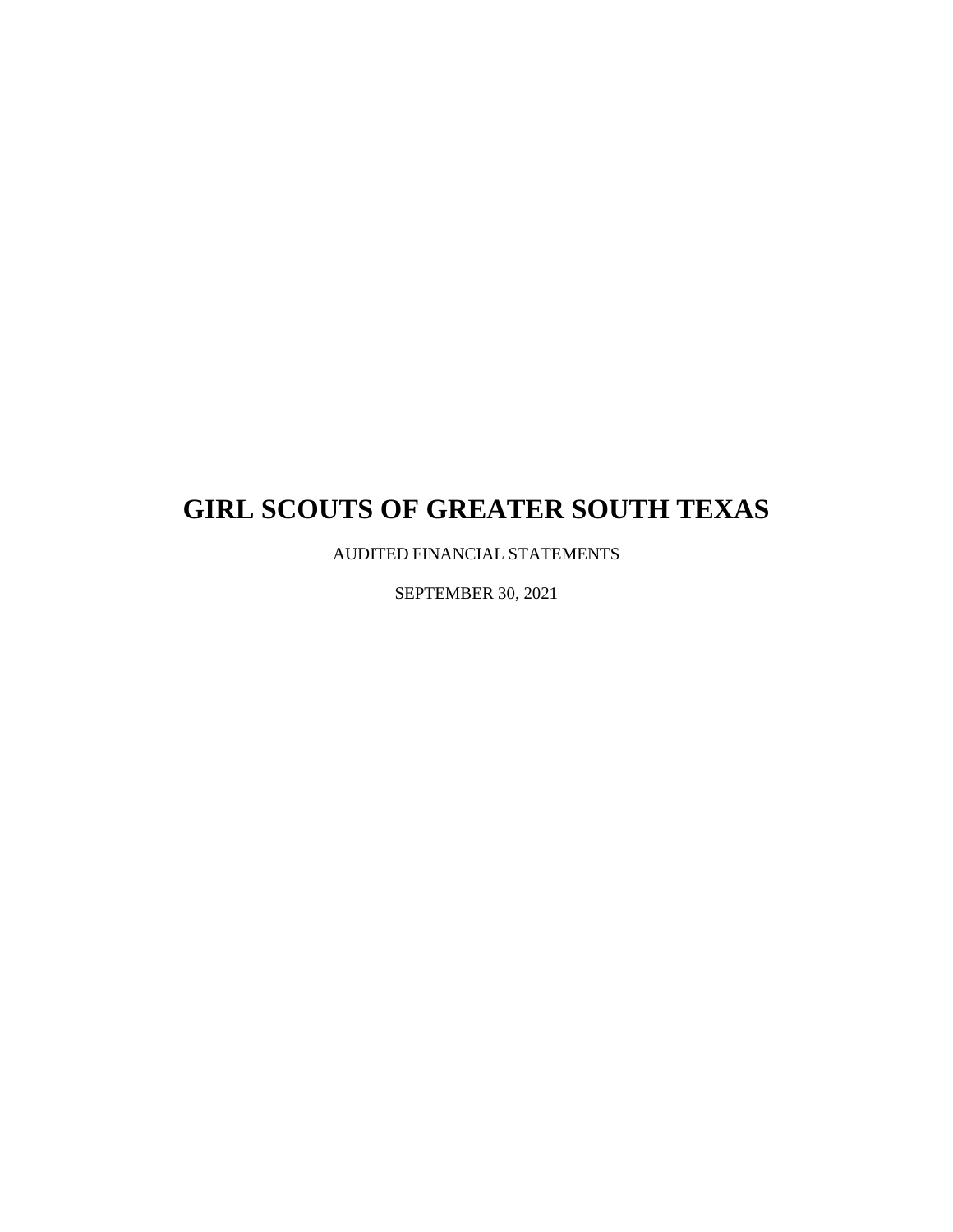#### **STATEMENTS OF FINANCIAL POSITION**

#### **ASSETS**

|                                             |           | <b>SEPTEMBER 30,</b>   |  |
|---------------------------------------------|-----------|------------------------|--|
|                                             | 2021      | 2020                   |  |
| <b>Current Assets:</b>                      |           |                        |  |
| Cash and Equivalents                        | 3,268,783 | 3,131,903              |  |
| Investments                                 | 289,591   | 279,215                |  |
| Inventories                                 | 37,136    | 90,443                 |  |
| Pledges Receivable                          | 60,271    | 60,906                 |  |
| Other Receivables Prepaid                   | 391       |                        |  |
| Expenses                                    | 6,625     | 6,791                  |  |
| <b>Other Assets</b>                         | 2,500     | 2,500                  |  |
| <b>Total Current Assets</b>                 | 3,665,297 | $\overline{3,}571,758$ |  |
| Property and Equipment, Net of Depreciation | 1,963,569 | 2,059,500              |  |
| <b>TOTAL ASSETS</b>                         | 5,628,866 | 5,631,258              |  |
| <b>LIABILITIES AND</b><br><b>NET ASSETS</b> |           |                        |  |
| Liabilities:                                |           |                        |  |
| Payroll Protection Plan Loan                | 332,915   | 352,140                |  |
| <b>Accounts Payable</b>                     | 3,945     | 3,402                  |  |
| <b>Accrued Expenses</b>                     | 10,653    | 9,853                  |  |
| <b>Deferred Revenue</b>                     | 50,311    | 19,979                 |  |
| <b>Compensated Absences</b>                 | 31,110    | 35,778                 |  |
| <b>Total Current Liabilities</b>            | 428,934   | 421,152                |  |
| Net Assets:                                 |           |                        |  |
| Without Donor Restrictions With             | 5,081,352 | 5,020,891              |  |
| <b>Donor Restrictions</b>                   | 118,580   | 189,215                |  |
| <b>Total Net Assets</b>                     | 5,199,932 | 5,210,106              |  |
| TOTAL LIABILITIES AND NET ASSETS            | 5,628,866 | 5,631,258              |  |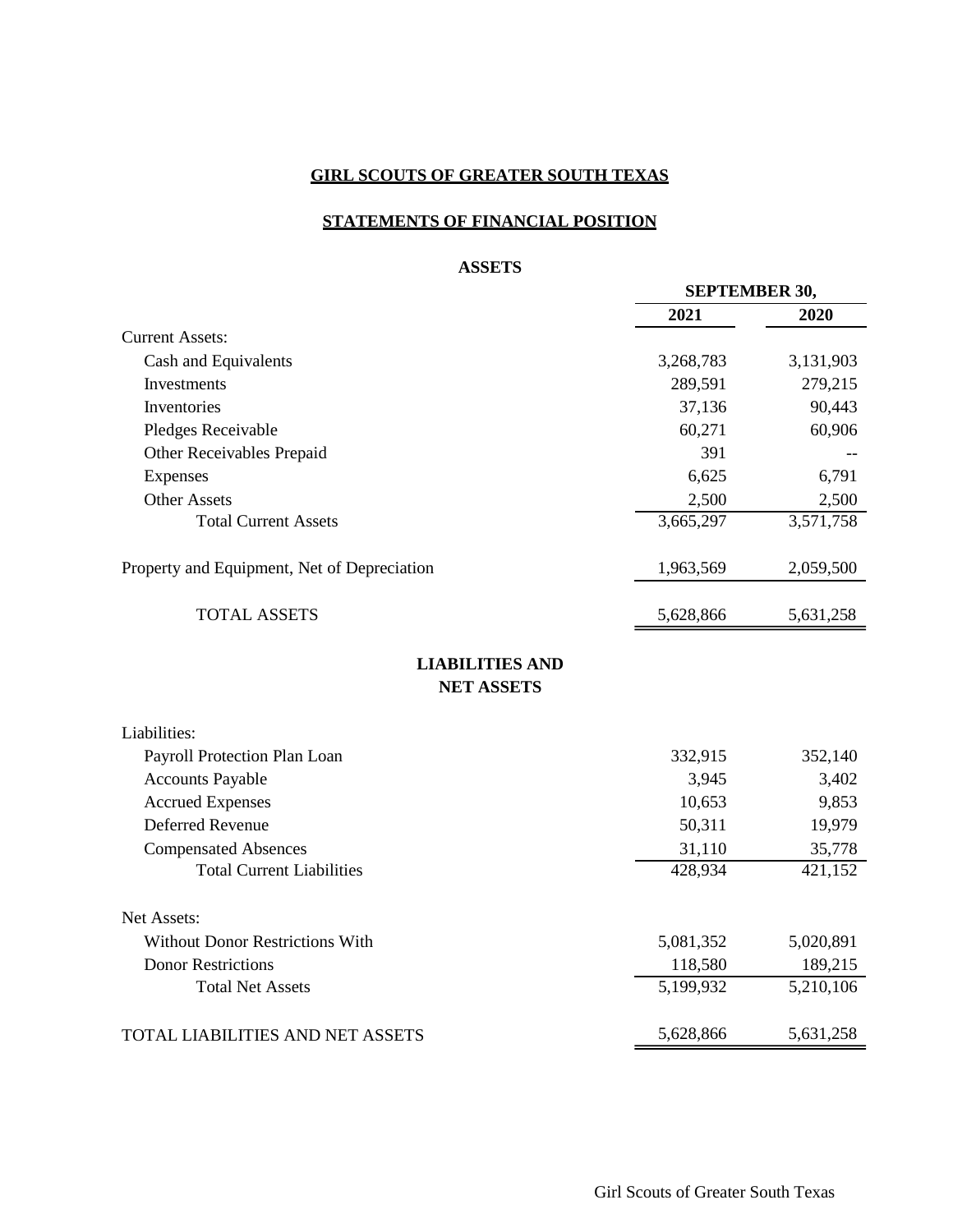#### **STATEMENTS OF ACTIVITIES**

#### **YEAR ENDED SEPTEMBER 30, 2021 WITH COMPARATIVE TOTALS FOR THE YEAR ENDED SEPTEMBER 30, 2020**

|                                        | <b>WITHOUT</b>      | <b>WITH</b>         |              |           |  |
|----------------------------------------|---------------------|---------------------|--------------|-----------|--|
|                                        | <b>DONOR</b>        | <b>DONOR</b>        | <b>TOTAL</b> |           |  |
|                                        | <b>RESTRICTIONS</b> | <b>RESTRICTIONS</b> | 2021         | 2020      |  |
| Support, Revenue, and Gains:           |                     |                     |              |           |  |
| Program Related Revenue                | 1,497,900           |                     | 1,497,900    | 2,440,953 |  |
| Payroll Protection Program Grant       | 352,140             |                     | 352,140      |           |  |
| Contributions                          | 80,275              |                     | 80,275       | 55,348    |  |
| Special Events Revenue                 | 87,602              |                     | 87,602       |           |  |
| Less-Cost of Direct Benefits to Donors | (15,805)            |                     | (15,805)     |           |  |
| <b>Grant Revenue</b>                   | 109,500             | $-$                 | 109,500      | 203,350   |  |
| United Way                             | 98,025              | 60,271              | 158,296      | 91,823    |  |
| Other Income                           | 12,478              |                     | 12,478       | 8,719     |  |
| Net Assets Released from               |                     |                     |              |           |  |
| Restrictions                           | 130,906             | (130,906)           |              |           |  |
| Total Support, Revenue and Gains       | 2,353,021           | (70, 635)           | 2,282,386    | 2,800,193 |  |
| Expenses:                              |                     |                     |              |           |  |
| Program Services:                      |                     |                     |              |           |  |
| Council                                | 1,538,718           |                     | 1,538,718    | 1,817,606 |  |
| Camp                                   | 238,244             |                     | 238,244      | 248,788   |  |
| <b>Stores</b>                          | 80,074              |                     | 80,074       | 131,044   |  |
| <b>Supporting Services:</b>            |                     |                     |              |           |  |
| General Administrative                 | 266,673             |                     | 266,673      | 299,246   |  |
| Fundraising                            | 168,851             | $-$                 | 168,851      | 161,924   |  |
| <b>Total Expenses</b>                  | 2,292,560           | $-$                 | 2,292,560    | 2,658,608 |  |
| Change in Net Assets                   | 60,461              | (70, 635)           | (10, 174)    | 141,585   |  |
| Net Assets, Beginning of Year          | 5,020,891           | 189,215             | 5,210,106    | 5,068,521 |  |
| NET ASSETS, END OF YEAR                | 5,081,352           | 118,580             | 5,199,932    | 5,210,106 |  |
|                                        |                     |                     |              |           |  |

See Notes to Financial Statements.

Girl Scouts of Greater South Texas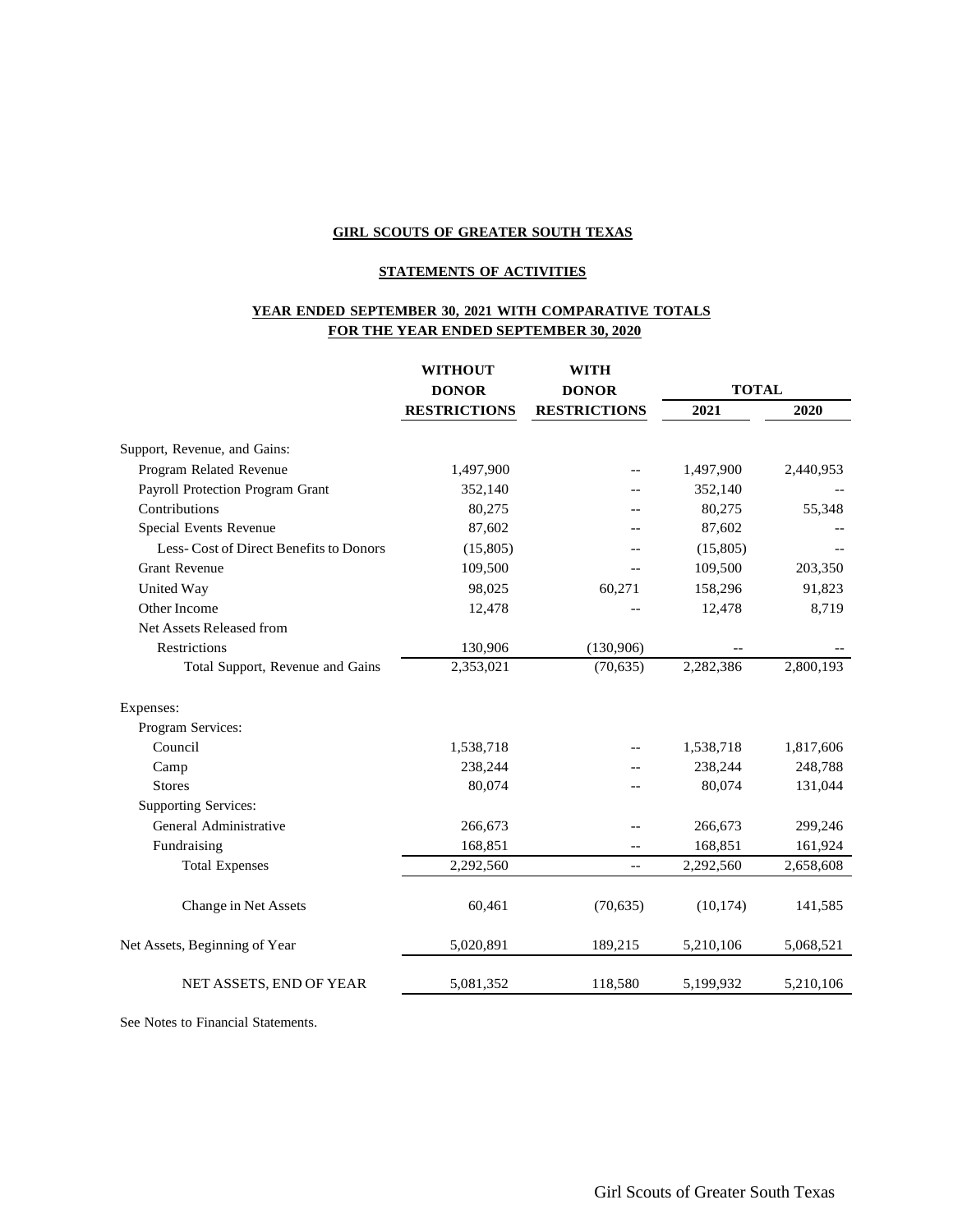#### **STATEMENTS OF FUNCTIONAL EXPENSES**

#### **YEAR ENDED SEPTEMBER 30, 2021 WITH COMPARATIVE TOTALS FOR THE YEAR ENDED SEPTEMBER 30, 2020**

|                                            | <b>PROGRAM SERVICES</b>  |                          | <b>SUPPORTING SERVICES</b> |                                | <b>TOTAL</b>                                        |           |           |
|--------------------------------------------|--------------------------|--------------------------|----------------------------|--------------------------------|-----------------------------------------------------|-----------|-----------|
|                                            | <b>COUNCIL</b>           | <b>CAMP</b>              | <b>STORES</b>              | <b>GENERAL</b><br><b>ADMIN</b> | <b>FUNDRAISING</b>                                  | 2021      | 2020      |
| <b>Salaries and Benefits:</b>              |                          |                          |                            |                                |                                                     |           |           |
| Wages                                      | 824,258                  | 55,422                   | 48,347                     | 140,324                        | 110,845                                             | 1,179,196 | 1,423,556 |
| Health Insurance & Retirement Benefits     | 127,160                  | 8,550                    | 7,458                      | 21,648                         | 17,100                                              | 181,916   | 218,048   |
| <b>Payroll Taxes</b>                       | 75,778                   | 5,096                    | 4,445                      | 12,901                         | 10,190                                              | 108,410   | 127,993   |
| <b>Total Salaries and Benefits</b>         | 1,027,196                | 69,068                   | 60,250                     | 174,873                        | 138,135                                             | 1,469,522 | 1,769,597 |
| Other Expenses:                            |                          |                          |                            |                                |                                                     |           |           |
| Individual Assistance to Girls             | 125,805                  | $-\,$ $-$                | $\qquad \qquad -$          |                                | $\hspace{0.05cm} -\hspace{0.05cm} -\hspace{0.05cm}$ | 125,805   | 158,275   |
| Repairs and Maintenance                    | 49,179                   | 30,363                   | 1,121                      | 3,252                          | 2,569                                               | 86,484    | 104,903   |
| Insurance                                  | 43,447                   | 28,930                   | 1,546                      | 4,116                          | 3,424                                               | 81,463    | 76,930    |
| <b>Utilities</b>                           | 35,520                   | 37,138                   | $-$                        | $\overline{\phantom{a}}$       | $-$                                                 | 72,658    | 75,424    |
| <b>Professional Fees</b>                   | $\overline{\phantom{m}}$ | $\overline{\phantom{m}}$ | $\overline{\phantom{a}}$   | 59,562                         | 7,503                                               | 67,065    | 72,252    |
| <b>Information Technology</b>              | 62,599                   | 4,209                    | 3,672                      | 10.657                         | 8,418                                               | 89,555    | 67,376    |
| <b>Other Operating Expenses</b>            | 30,473                   | 2,596                    | 3,808                      | 5,415                          | 1,812                                               | 44,104    | 60,679    |
| Communications                             | 50,884                   | 347                      | 41                         | 119                            | 1,654                                               | 53,045    | 56,538    |
| Supplies                                   | 43,342                   | 723                      | 638                        | $\qquad \qquad -$              | 292                                                 | 44,995    | 39,568    |
| Travel                                     | 15,451                   | 1,780                    | 377                        | 1,416                          | 2,336                                               | 21,360    | 32,243    |
| Rent                                       | 20,400                   | $-$                      | 6,300                      | 3,300                          |                                                     | 30,000    | 30,000    |
| <b>Total Other Expenses</b>                | 477,100                  | 106,086                  | 17,503                     | 87,837                         | 28,008                                              | 716,534   | 774,188   |
| <b>Total Expenses, Before Depreciation</b> | 1,504,296                | 175,154                  | 77,753                     | 262,710                        | 166,143                                             | 2,186,056 | 2,543,785 |
| Depreciation                               | 34,422                   | 63,090                   | 2,321                      | 3,963                          | 2,708                                               | 106,504   | 114,823   |
| <b>Total Expenses</b>                      | 1,538,718                | 238,244                  | 80,074                     | 266,673                        | 168,851                                             | 2,292,560 | 2,658,608 |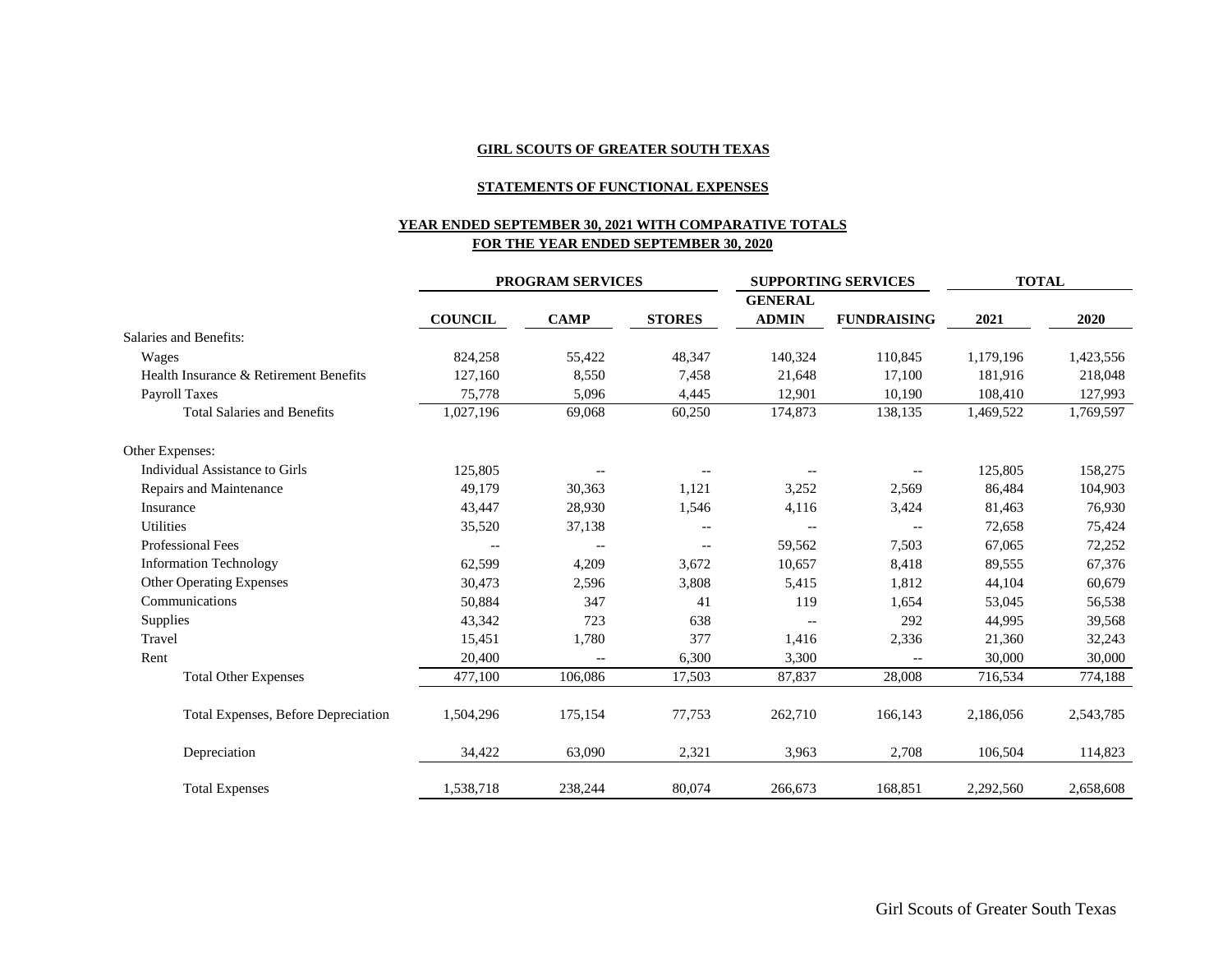

# **Elections**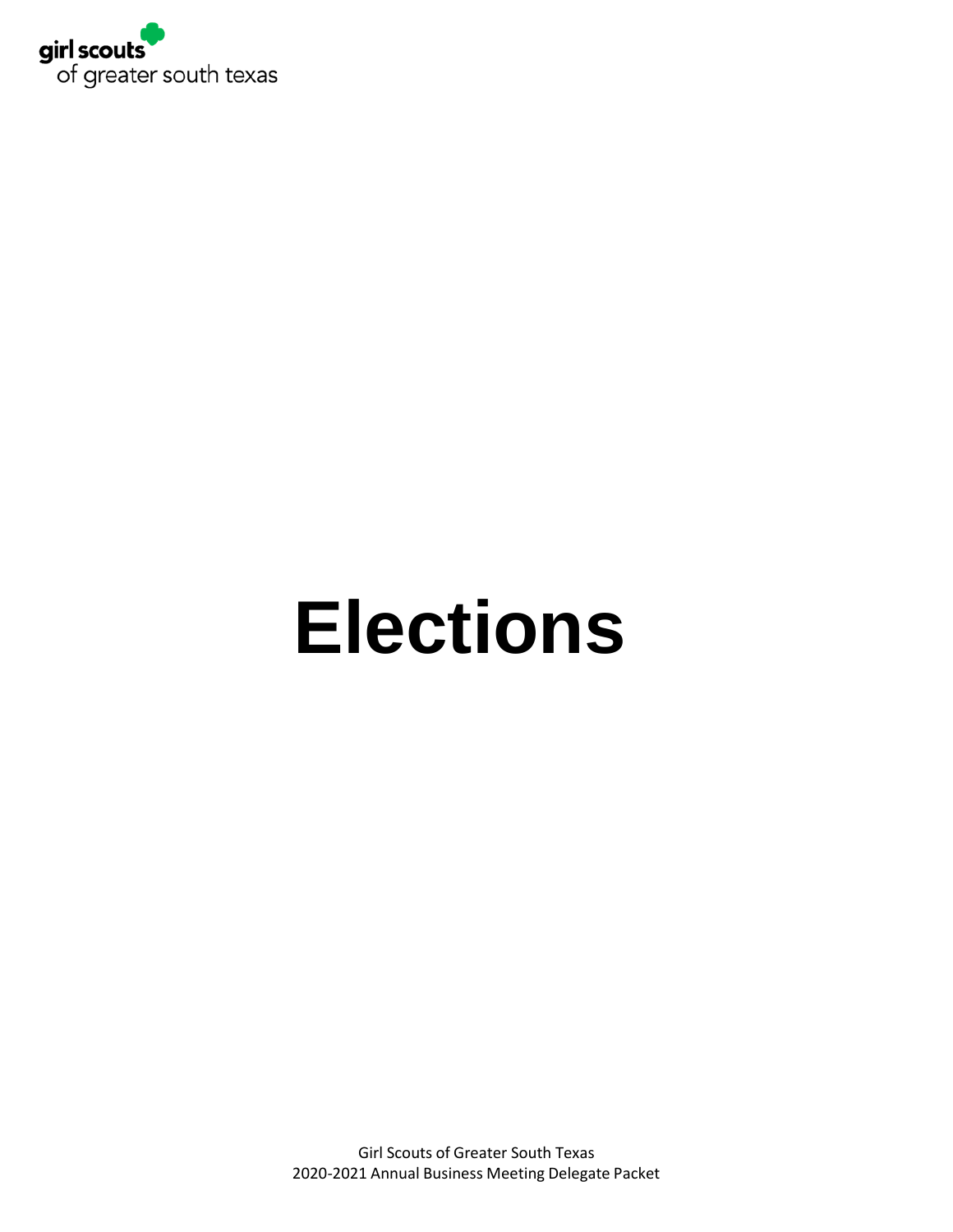

# **Board of Directors Slate**

| <b>Position</b>            | <b>Name</b>            | <b>Region</b>         | Term      |
|----------------------------|------------------------|-----------------------|-----------|
| President                  | <b>Becky Garcia</b>    | <b>Corpus Christi</b> | $22 - 25$ |
| <b>Chair Elect</b>         | <b>Deborah Cordova</b> | <b>McAllen</b>        | $22 - 25$ |
| 1 <sup>st</sup> Vice Chair | <b>Sharon Almaguer</b> | <b>McAllen</b>        | $22 - 25$ |
| Secretary                  | <b>Josette Perez</b>   | <b>Corpus Christi</b> | $22 - 25$ |
| <b>Treasurer</b>           | <b>Elias Longoria</b>  | <b>McAllen</b>        | $22 - 25$ |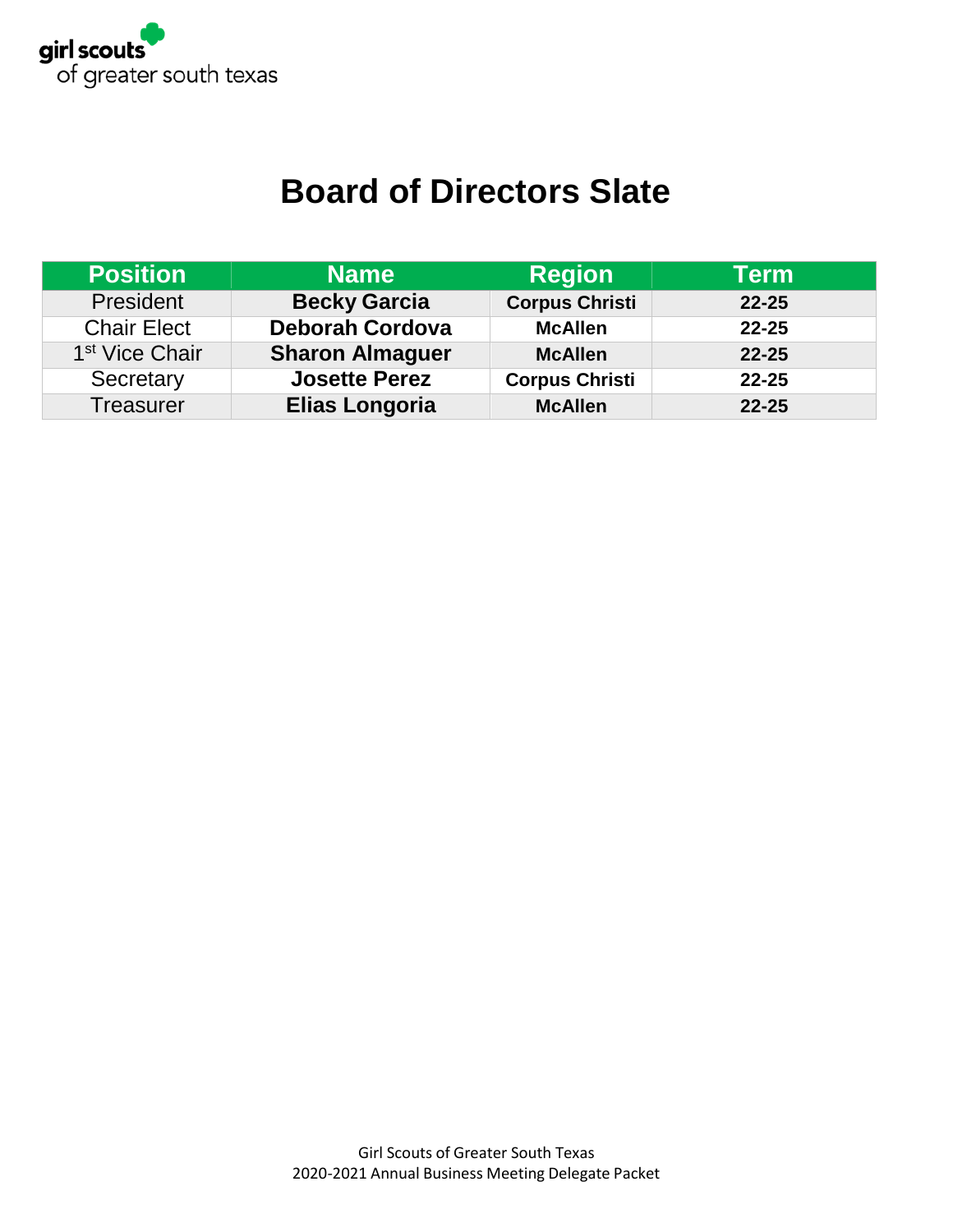

# **Our Council**

Girl Scouts of Greater South Texas 2020-2021 Annual Business Meeting Delegate Packet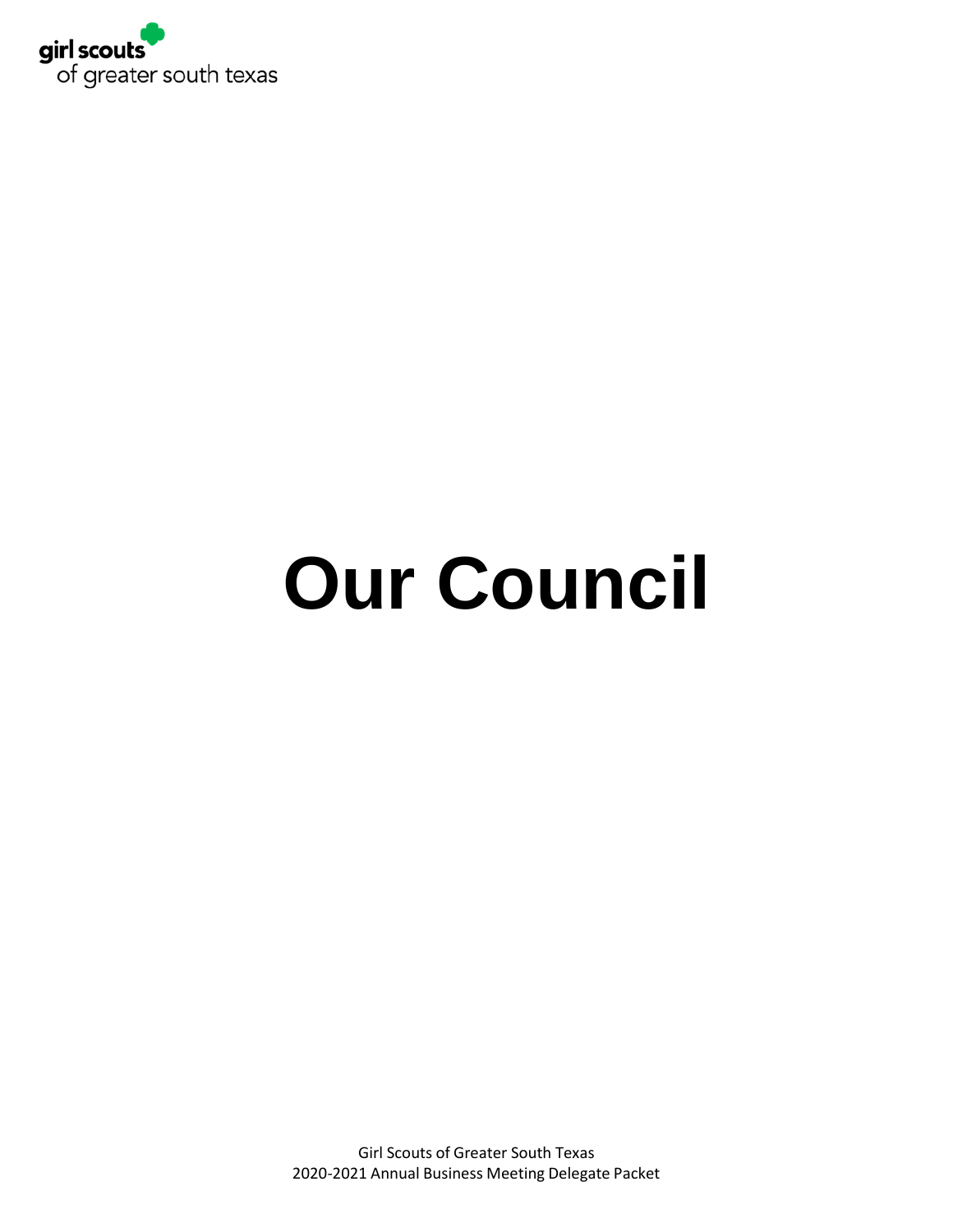

## **Service Centers**

## **Corpus Christi Service Center**

2410 Bevecrest Corpus Christi, TX. 78415

## **Deborah F. Branch Service Center**

104 W. River Victoria, TX. 77901

## **Harlingen Service Center**

202 E. Madison Harlingen, TX. 78550

## **Laredo Service Center**

701 N. Stone Ave. Laredo, TX. 78040

## **McAllen Service Center**

5317 N. McColl McAllen, TX. 78501

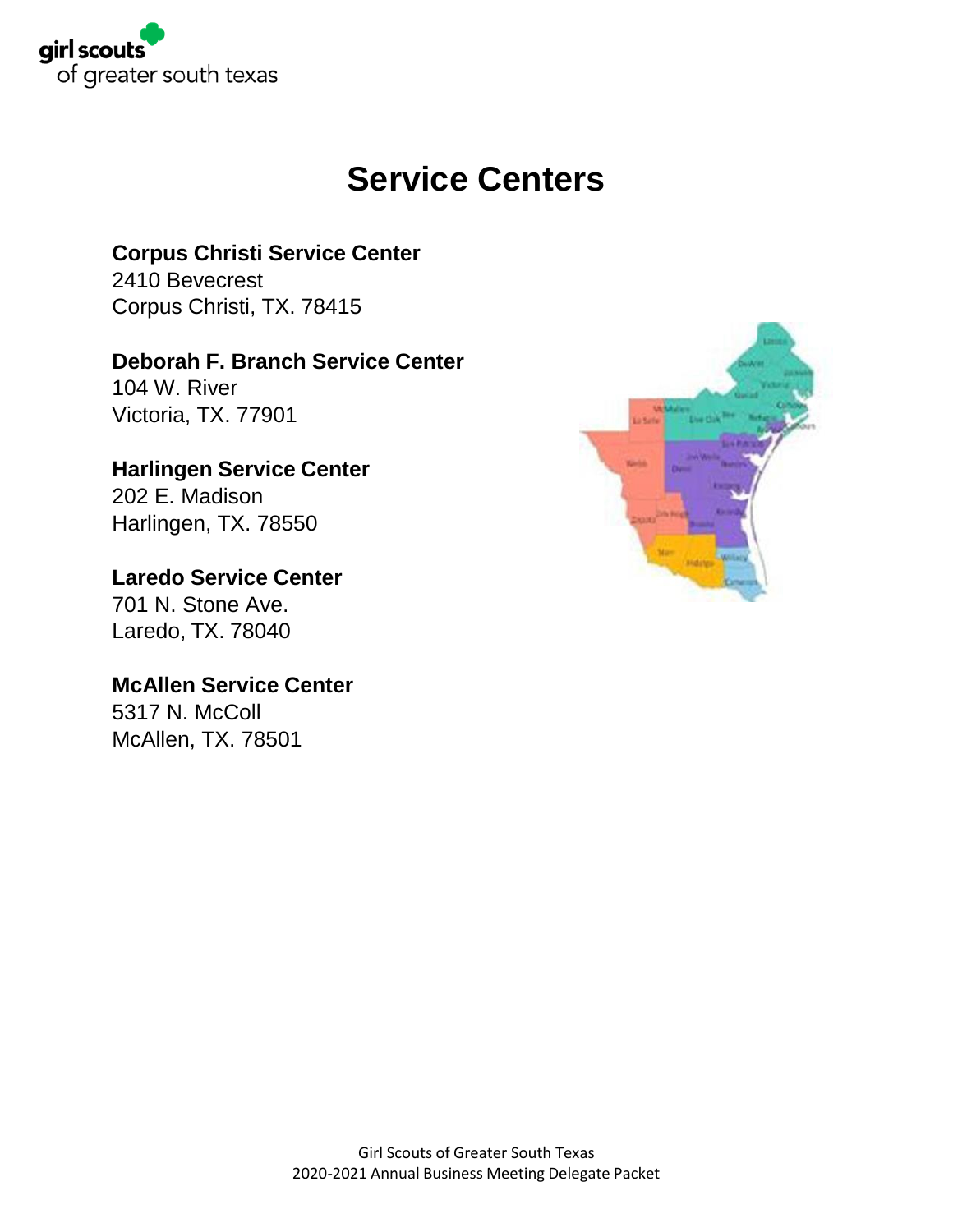

# **GSGST Executive Administration**

| <b>Position</b>                            | <b>Name</b>               | <b>Region</b> |
|--------------------------------------------|---------------------------|---------------|
| <b>Chief Executive</b><br><b>Officer</b>   | <b>Xochiquetzal Cantu</b> | All           |
| <b>Chief Operating</b><br><b>Officer</b>   | Claudia Menchaca          | Harlingen     |
| <b>Chief Development</b><br><b>Officer</b> | Veronica Garcia           | Harlingen     |
| <b>Chief Financial</b><br><b>Officer</b>   | Noe Hernandez             | Harlingen     |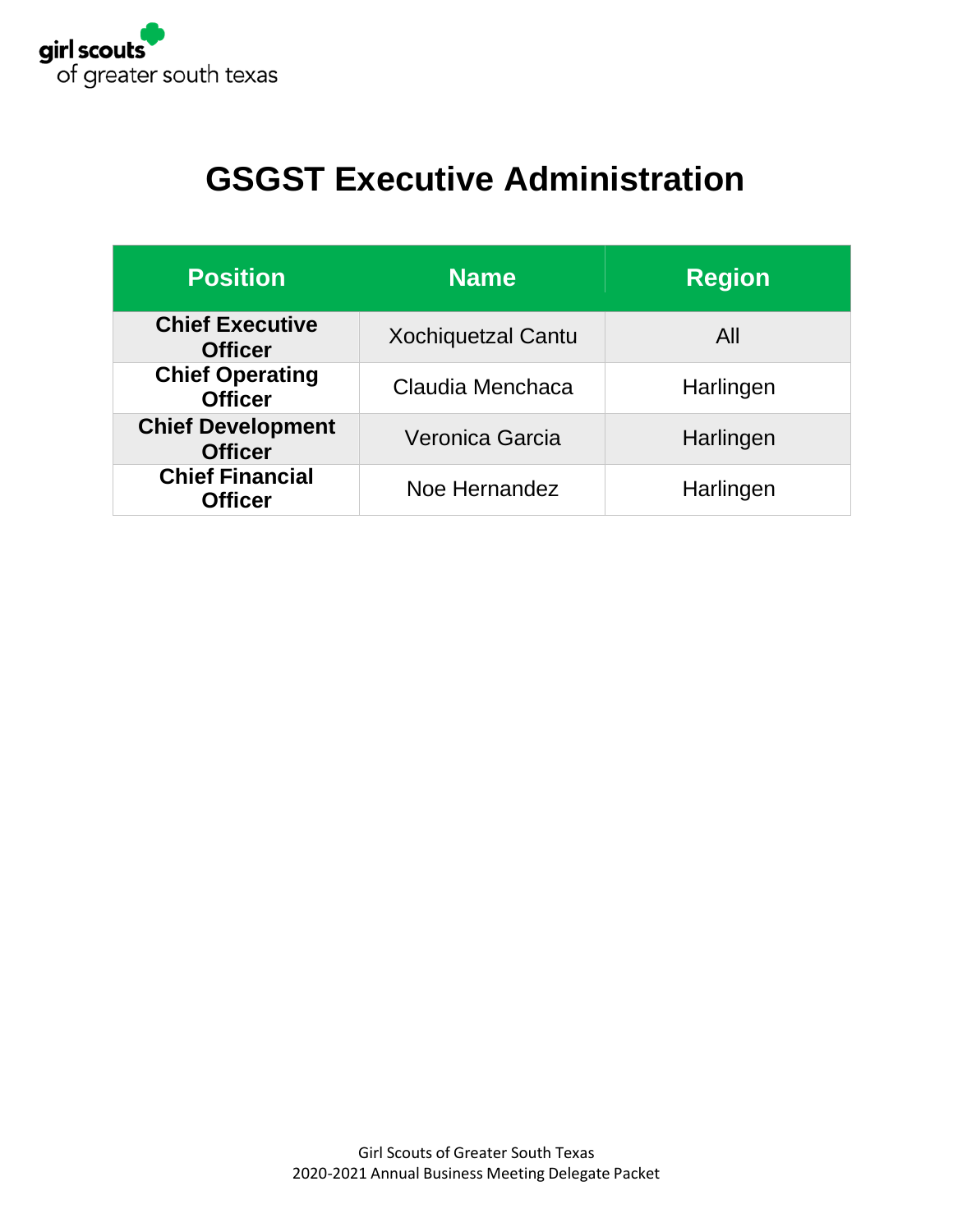

# **GSGST Board Member Roster**

| <b>Position</b>            | <b>Name</b>                         | <b>Region</b>         |
|----------------------------|-------------------------------------|-----------------------|
| <b>President</b>           | Sharon Almaguer*                    | <b>McAllen</b>        |
| <b>Chair - Elect</b>       | Becky Garcia*                       | <b>Corpus Christi</b> |
| 1 <sup>st</sup> Vice Chair | Jamie L. Malone**                   | <b>Corpus Christi</b> |
| <b>Secretary</b>           | Cecilia Johnson**                   | <b>McAllen</b>        |
| <b>Treasurer</b>           | Emma McCall**                       | Harlingen             |
| <b>Member at Large</b>     | <b>Beatrice Lopez</b><br>Juarez**   | Harlingen             |
| <b>Member at Large</b>     | Deborah Lee<br>Cordova*             | <b>McAllen</b>        |
| <b>Member at Large</b>     | Elias Longoria, Jr.*                | <b>McAllen</b>        |
| <b>Member at Large</b>     | Josette M. Perez*                   | <b>Corpus Christi</b> |
| <b>Member at Large</b>     | Leo Vargas                          | <b>McAllen</b>        |
| <b>Member at Large</b>     | <b>Liza Wisner</b>                  | <b>Corpus Christi</b> |
| <b>Member at Large</b>     | Lisa M. Oliver                      | <b>Corpus Christi</b> |
| <b>Member at Large</b>     | Perla M. Ruiz**                     | Laredo                |
| <b>Member at Large</b>     | Priscilla Salinas**                 | Laredo                |
| <b>Member at Large</b>     | <b>Stephanie Sokolosky</b>          | Harlingen             |
| <b>Member at Large</b>     | <b>Suraida Eve Nanez-</b><br>James* | <b>Corpus Christi</b> |
| <b>Member at Large</b>     | <b>Wendi Holliday Horrell</b>       | <b>Corpus Christi</b> |
| <b>Member at Large</b>     | <b>Yolanda Gonzalez</b>             | <b>McAllen</b>        |

**\*up for reappointment**

**\*\*completed 2 nd term commitment**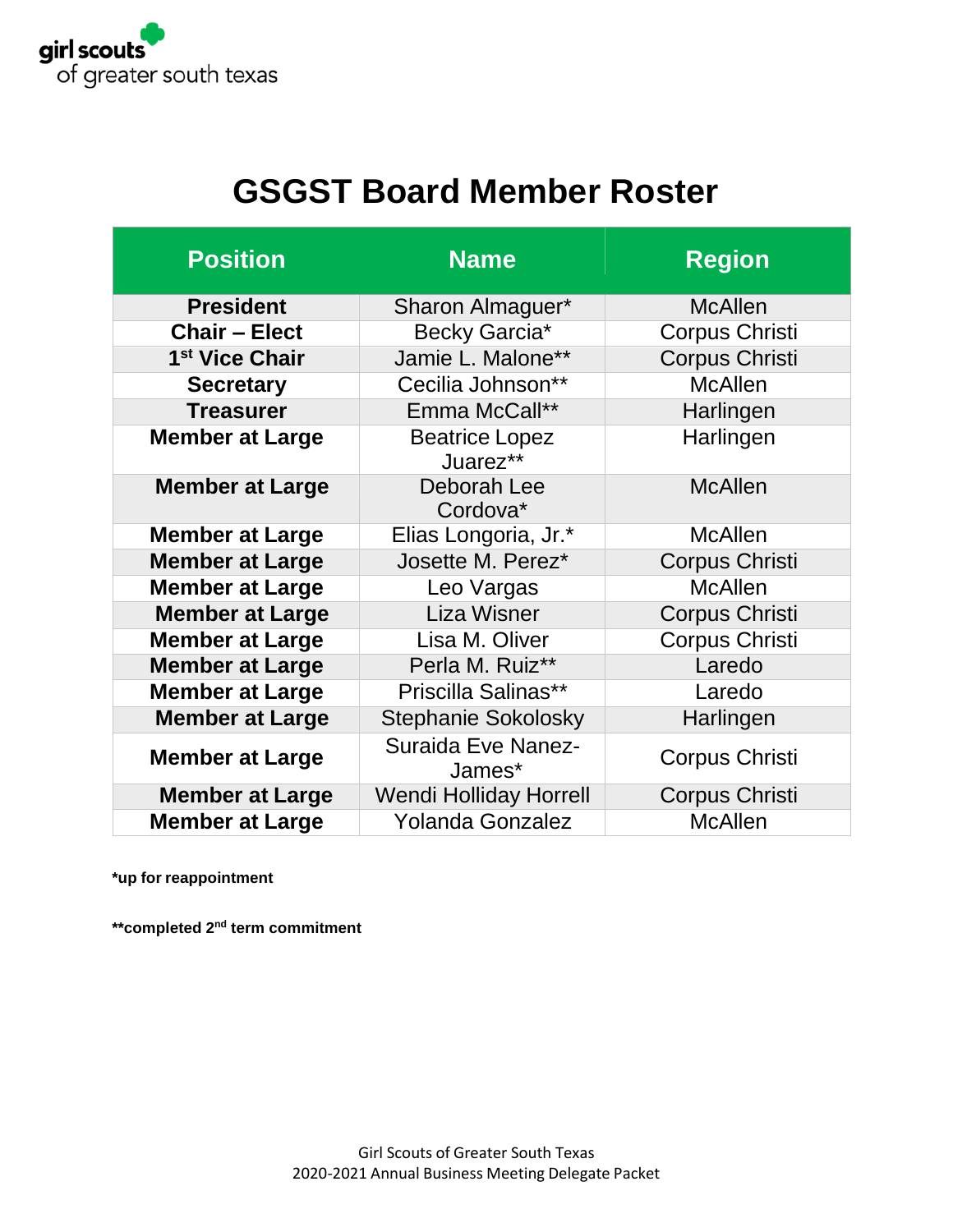

# **Girl Scouts** of **Girl Scouts of Greater Greater South Texas Bylaws**

Girl Scouts of Greater South Texas 2020-2021 Annual Business Meeting Delegate Packet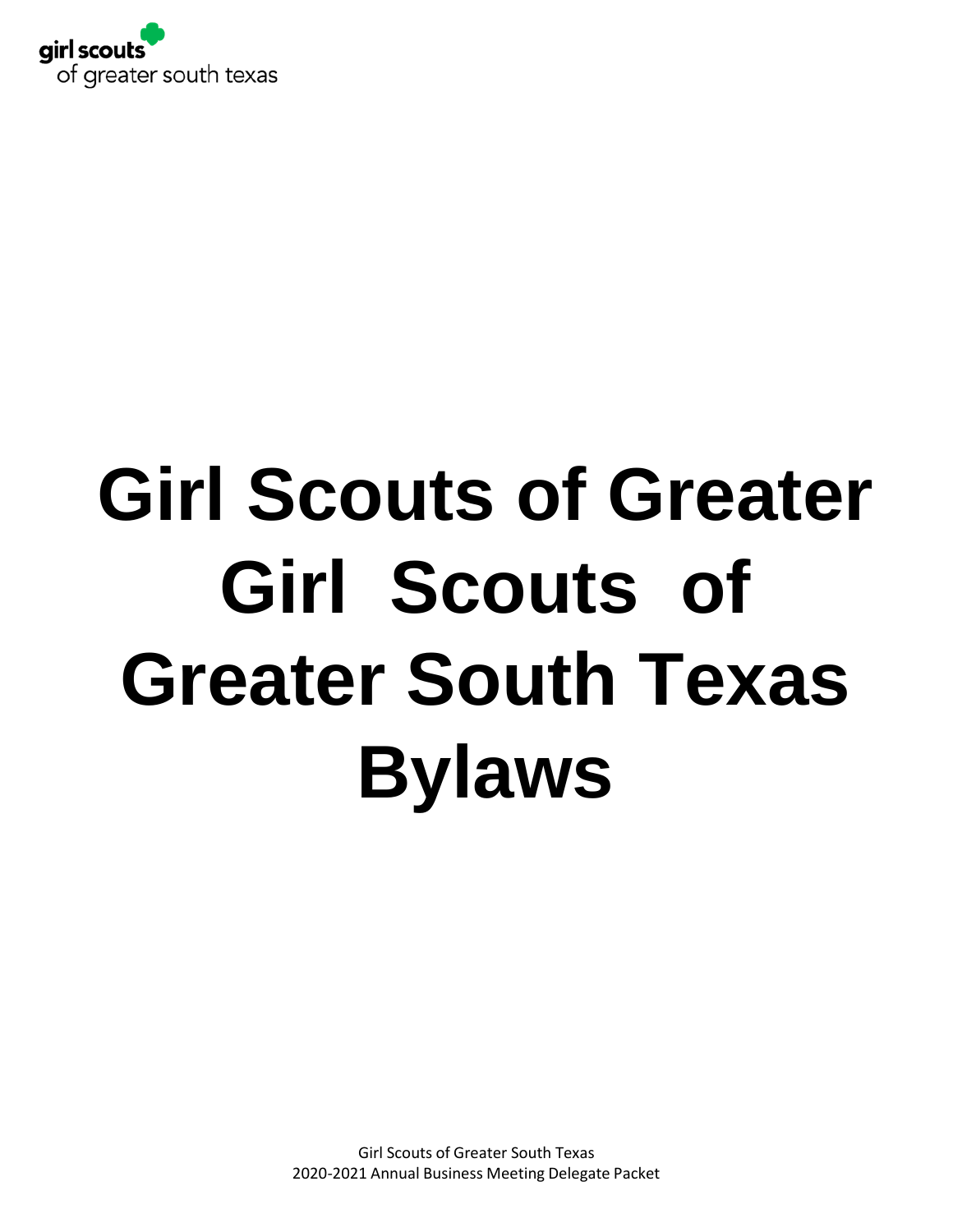

# **Girl Scouts of Greater South Texas Bylaws**

Adopted March 10, 2007 Revised February 7, 2009 Revised April 18, 2015 Revised April 1, 2017 Revised April 7, 2018 Article I - Name

The name of the corporation shall be called Girl Scouts of Greater South Texas, hereinafter referred to as "council" or "corporation", a not-for-profit corporation organized under the laws of the State of Texas.

#### **Article II – Purpose**

The purpose of the council shall be as defined in the Articles of Incorporation and to make available to girls under its jurisdiction the program, practices, and standards of Girl Scouting as offered by the Girl Scouts of the United States of America.

#### **Article III – Members**

#### **Section 1. Eligibility**

Individuals age 14 years of age and over who are members of the Girl Scout Movement, meet the Membership Requirements listed in the Girl Scout Blue Book of Basic Documents and who are currently registered through the council are eligible to be members of the corporation.

#### **Section 2. Composition**

- A. Members of the corporation shall consist of:
	- i. Elected members of the Board of Directors, if not otherwise members of the corporation;
	- ii. Members of the Board Development Committee, if not otherwise members of the corporation;
	- iii. Delegates-at-large appointed by the Board of Directors.
- B. The number of members of the corporation shall be no less than 80.
- C. At least two-thirds of the members of the corporation shall be those elected by Service Units.

#### **Section 3. Election**

A. Procedure. Each Service Unit shall elect delegates and alternates in accordance with policies and procedures established by the Board of Directors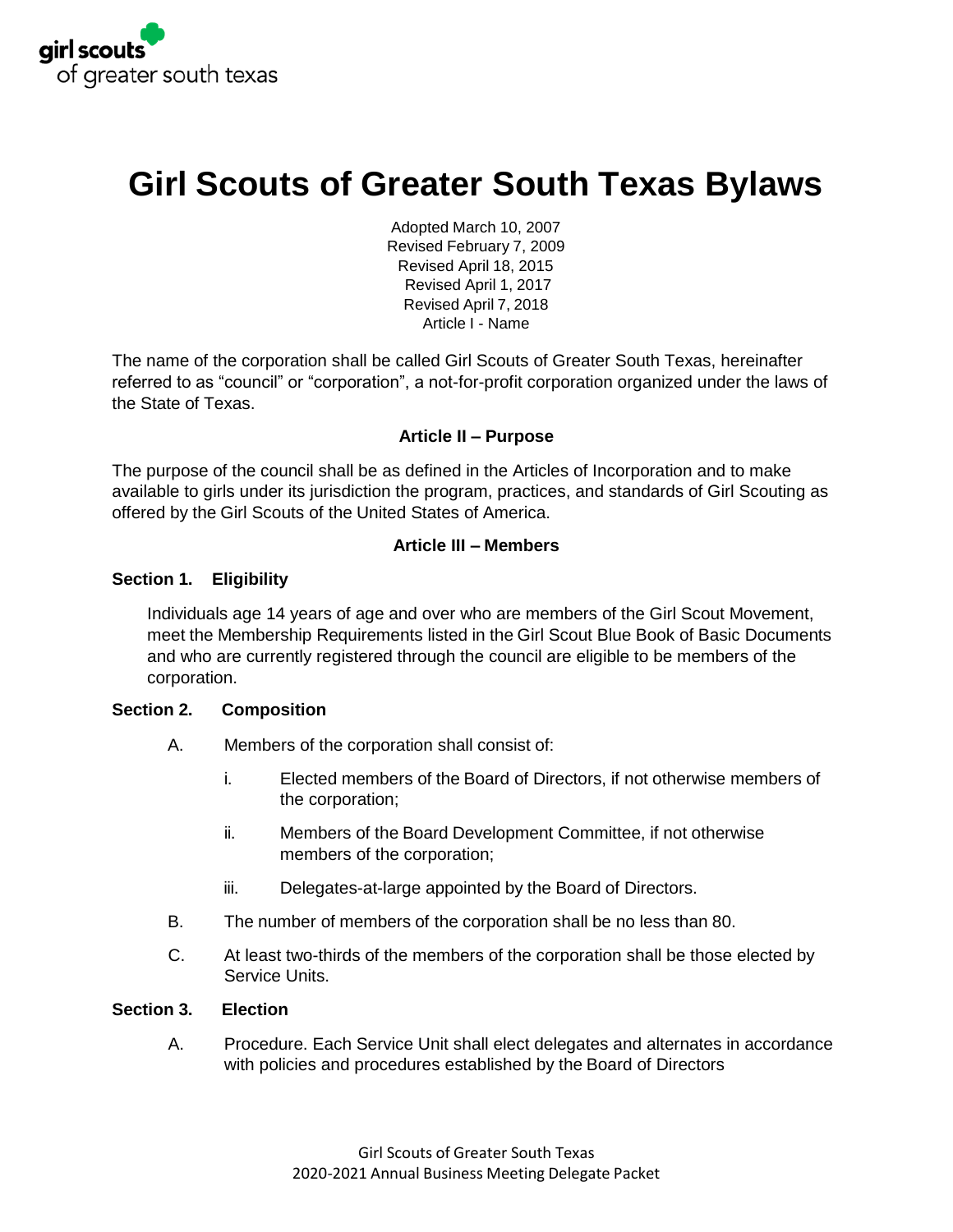

- B. Number.
	- i. The number of delegates and alternates to which each Service Unit is entitled to shall be based on the number of girls in the Service Unit as of September 30 of each calendar year, according to a formula established and administered by the Board of Directors.
	- ii. Each Service Unit shall be entitled to at least 1 delegate.
	- iii. The Board of Directors may at their discretion appoint delegates-at-large from the council to ensure that the diversity of the council is adequately represented.
- C. Term and Vacancies.
	- i. Delegates shall serve for a term of 1 year or until their successors are elected and assume office.
	- ii. Delegates-at-large, if appointed, shall serve for a term of 1 year or until their successors are appointed and assume office.
	- iii. Terms of office shall begin at the close of the annual meeting at which delegates are elected or upon appointment.

#### **ARTICLE IV – OFFICERS**

#### **Section 1. Elected Officers**

The elected Officers of the council shall be the Chair of the Board, Chair -Elect, Second Vice-Chair, Secretary and Treasurer.

#### **Section 2. Term of Office**

- A. The Officers shall be elected by ballot in accordance with Article VI of these bylaws for a term of 3 years or until their successors are elected and assume office. If there is only a single candidate for office, the election may be held by acclamation.
- B. Terms of office shall begin at the close of the annual meeting.
- C. No individual shall serve more than three consecutive terms in any one or combination of offices, except that an individual shall be eligible to serve two consecutive terms in the office of Chair of the Board.
- D. No individual shall hold more than one elected office at a time.
- E. An Officer who shall have served a half term or more in office shall be considered to have served a full term in the office.

#### **Section 3. Vacancy in Office**

A. In the event of a vacancy in the office of Chair of the Board, the vacancy shall be filled by the Chair-Elect of the Board for the remainder of the unexpired term.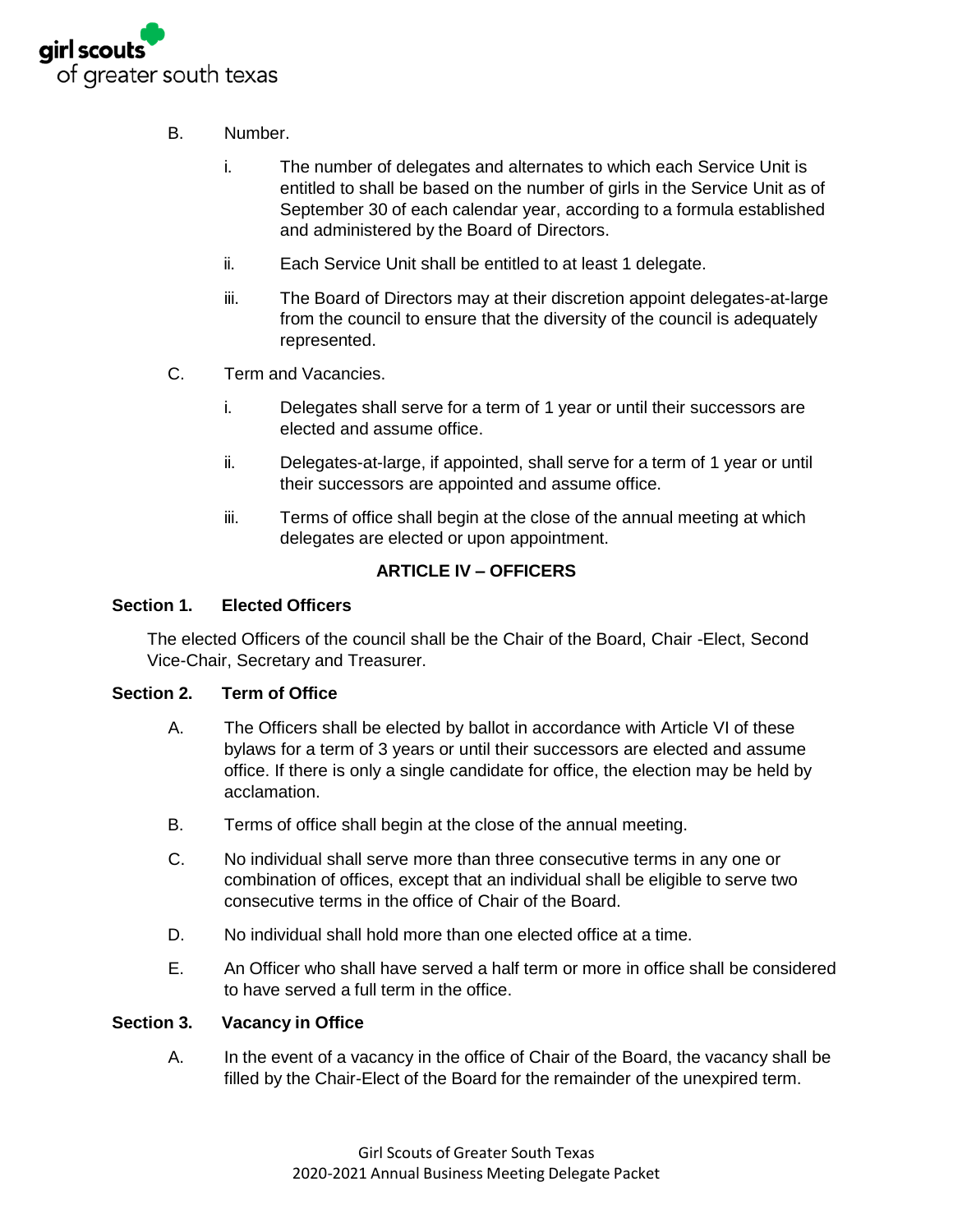

- B. In the event of a vacancy in the Chair-Elect of the Board, the vacancy shall be filled by the Second Vice-Chair of the Board for the remainder of the unexpired term.
- C. In the event of a vacancy in both the Chair of the Board and the Chair-Elect, the Second Vice Chair shall fill the position of Chair of the Board for the remainder of the unexpired term, and the Chair of the Board will then nominate a candidate to fill the Chair-Elect vacancy and a candidate to fill the Second Vice Chair vacancy to the Board for approval.

#### **Section 4. Ex Officio Officers**

- A. The Chief Executive Officer (CEO) shall be appointed by the Board of Directors of the council to serve at its pleasure and shall serve as an ex officio officer of the corporation without vote.
- B. The Chief Financial Officer (CFO) shall be appointed by the CEO to serve at her/his pleasure and shall serve as an ex officio officer of the corporation without vote.

#### **Section 5. Duties of Officers**

The Officers shall perform the duties prescribed in this Article and such other duties as are prescribed by action of the members of the council, the Board of Directors, the Executive Committee, the Chair of the Board, and the adopted parliamentary authority.

- A. The Chair of the Board shall:
	- i. be the Principal Officer of the corporation;
	- ii. preside at all meetings of the council, the Board of Directors, and the Executive Committee;
	- iii. assure support by the Board of Directors for the council's strategic direction and appropriate oversight of performance;
	- iv. report to the council and the Board of Directors as to the conduct and management of the affairs of the corporation and
	- v. serve as an ex officio member of all committees except the Board Development Committee.
- B. The Chair-Elect of the Board shall:
	- i. assist the Chair of the Board as assigned;
	- ii. preside at meetings of the council, the Board of Directors, or the Executive Committee in the absence or inability of the Chair of the Board, or when delegated the responsibility of presiding and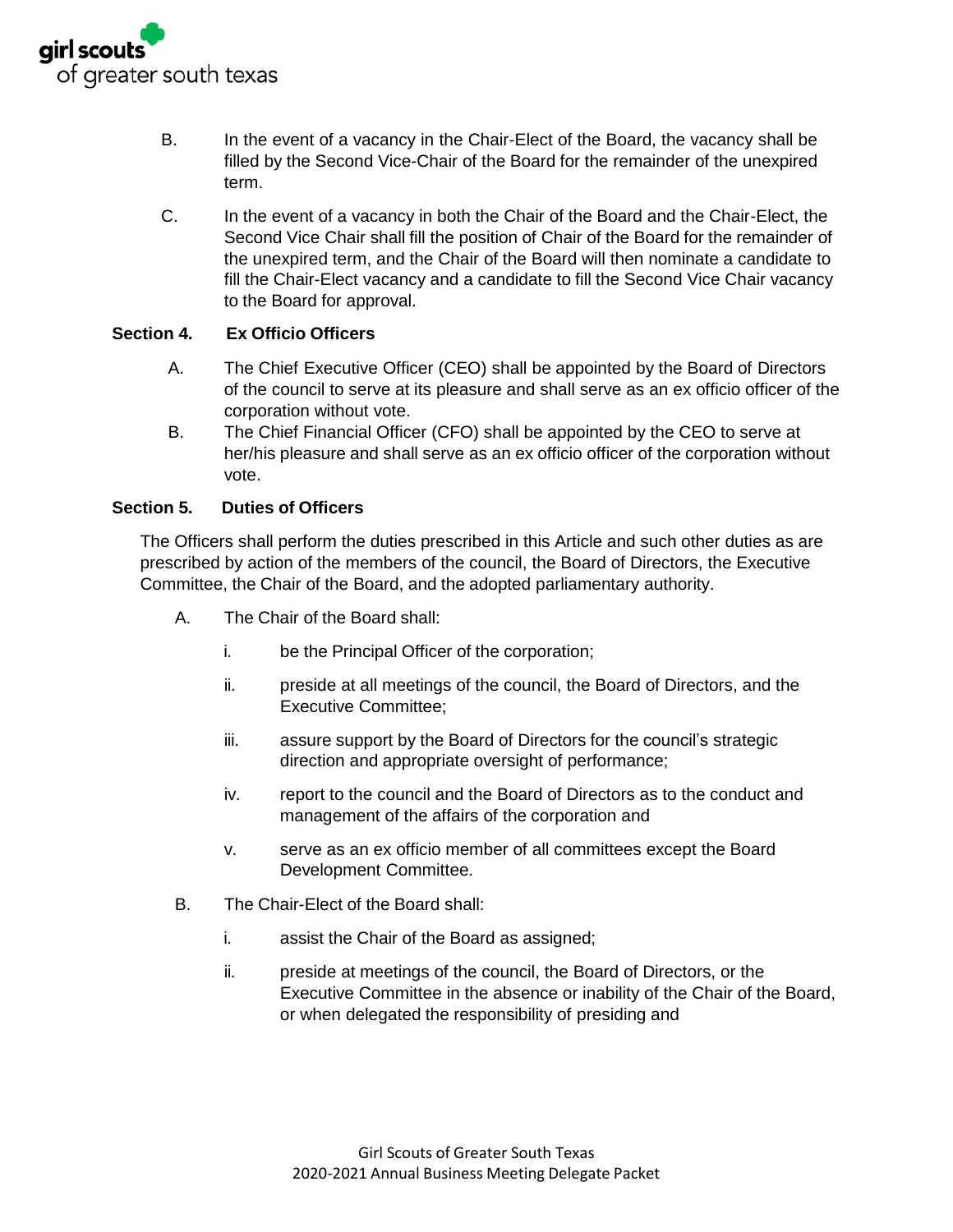

- iii. in the event of the vacancy in the office of Chair of the Board, succeed to the office for the remainder of the unexpired term.
- iv. at the conclusion of the term of the Chair of the Board the Chair-Elect will assume the office of Chair of the Board.
- C. The Second Vice Chair of the Board shall:
	- i. assist the Chair of the Board as assigned;
	- ii. in the event of the vacancy in the office of the First Vice Chair of the Board, succeed to the office for the remainder of the unexpired term;
	- iii. in the event of the vacancy in both the offices of Chair of the Board and Chair Elect of the Board, succeed to the office of Chair of the Board for the remainder of the unexpired term and
- D. The Secretary shall:
	- i. ensure that proper notice is given for all meetings of the council, the Board of Directors and the Executive Committee;
	- ii. ensure that minutes of all meetings of the council, the Board of Directors and the Executive Committee are kept.
- E. The Treasurer shall:
	- i. provide effective stewardship and oversight of the corporation's finances;
	- ii. serve as ex officio member of the finance committee;
	- iii. execute directives of the Board of Directors and
	- v. provide a month to month report to the financial committee, a quarterly report to the Board and an annual **audited** report to the Board of the financial status of the corporation.
- F. The Chief Executive Officer (CEO) shall:
	- i. be responsible to the Board;
	- ii. Administer the total operations of the council in conformity with the policies and plans adopted by the Board of Directors, including signing contracts and spending funds within the approved budgets;
	- iii provide advice and assistance to the council, the Board of Directors, the Chair and other Officers, committees and task groups;
	- iv. Interpreting and promoting Girl Scouting in the community and
	- v. has other powers and perform other duties as directed by the Board of Directors through the Chair.
- G. The Chief Financial Officer (CFO) shall: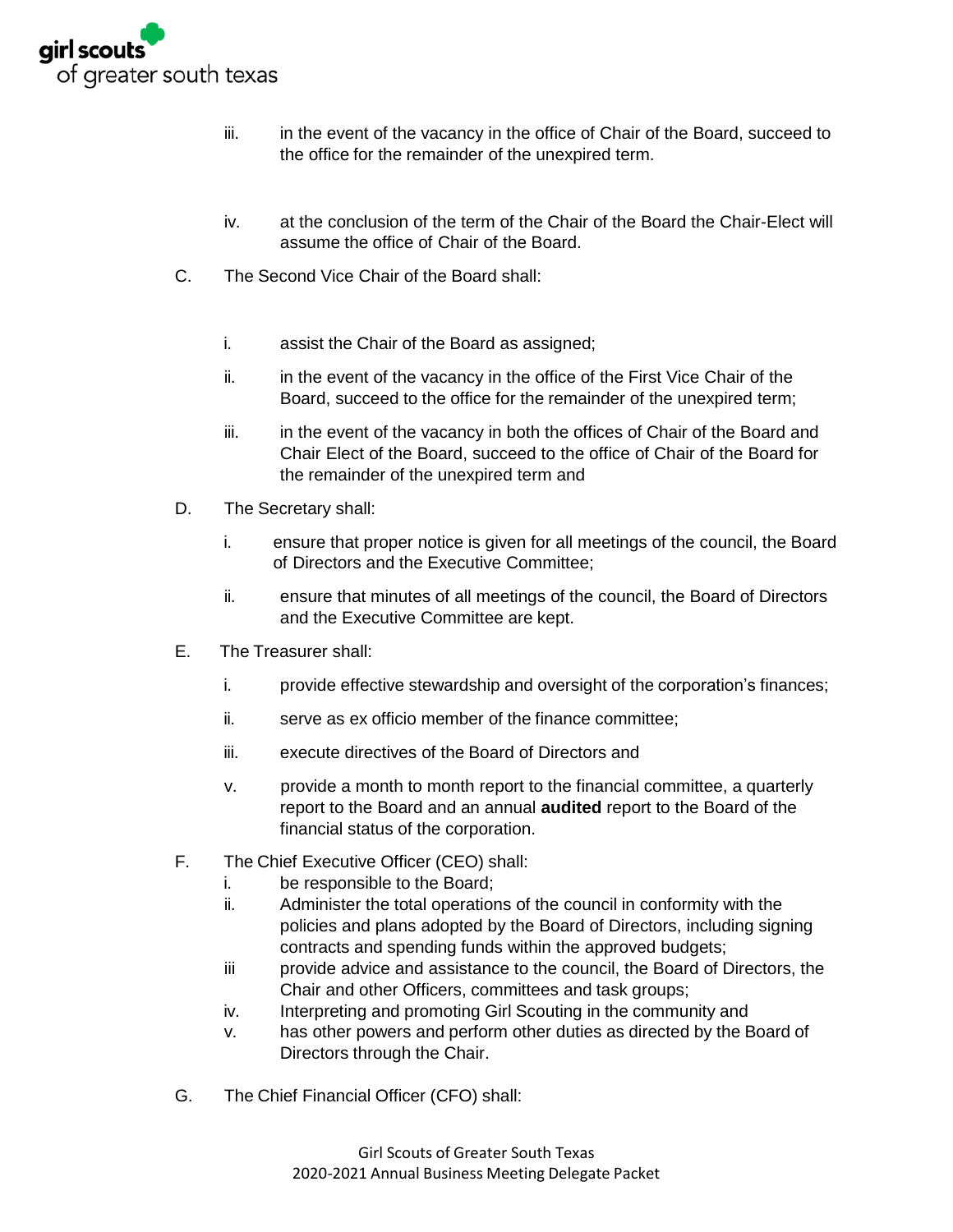

- i. be responsible to the Board and the CEO;
- ii. maintain budgetary control of the finances of the corporation, ensuring that no obligations and/or indebtedness are incurred in the name of the council, except for the purpose of the corporation pursuant to proper authorization;
- iii. manage the accounts (checking, payables, receivables, etc.) and all financial records;
- iv. prepare and issue financial statements and reports;
- v. serve ex officio without vote as a member of the council Board of Directors and
- vi. perform such other duties as prescribed by the Board of Directors or the CEO.

#### **ARTICLE V – BOARD DEVELOPMENT COMMITTEE**

#### **Section 1. Membership.**

The Board Development Committee shall be composed of 5 members of the Board of Directors, and the CEO of the council to serve as an ex officio nonvoting member.

#### **Section 2. Election, Term, and Vacancies**

- A. The committee members shall be appointed and serve until their successors are appointed.
- B. Appointment to the BDC will be consistent with Article XI-Committees. Terms of office shall begin at the close of the annual meeting.
- C. No individual shall serve more than 1 term as a member of the committee, unless they are appointed to chairman.
- D. An individual who shall have served a half term or more in office shall be considered to have served a full term in the office.
- E. In the event of a vacancy in any position other than Committee Chair, the vacancy shall be filled by the Board of Directors for the remainder of the term.

#### **Section 3. Appointment, Term, and Vacancy of Committee Chair**

- A. The Chair of the Committee shall be appointed by the Chair of the Board of Directors.
- B. An individual shall have served on the Board Development Committee for at least one year in order to be eligible for appointment to the position of Chair.
- C. The term of office for Chair shall be two years.
- D. No individual shall serve more than one term as Chair of the committee.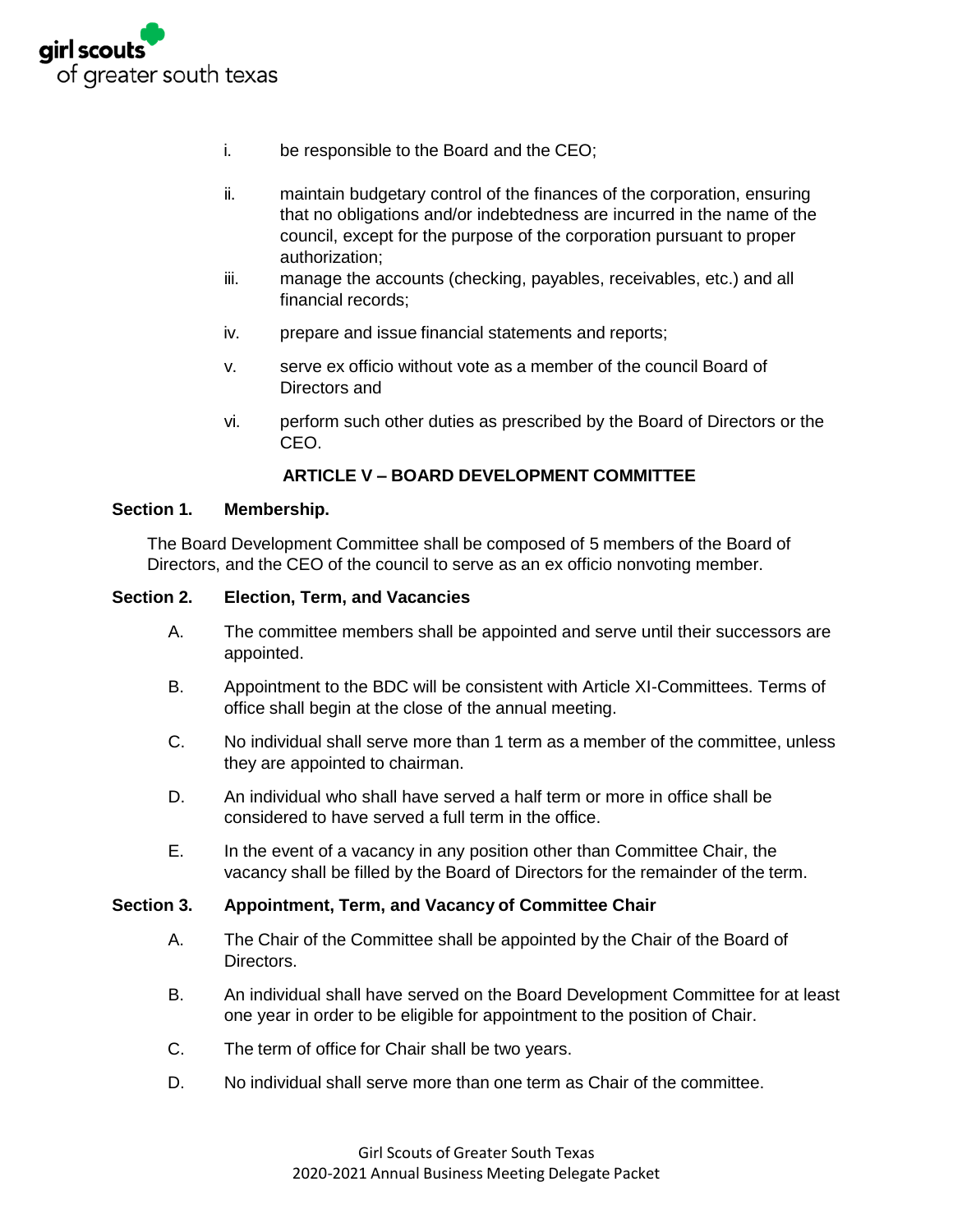

- E. In the event of a vacancy in the office of Chair of the committee, the Chair of the Board of Directors shall appoint a new Chair from the eligible Board Development Committee members to serve the remainder of the term.
- F. An individual who shall have served a half term or more in the office of Chair shall be considered to have served a full term in the office.

#### **Section 4. Responsibilities.**

The responsibilities of the Board Development Committee shall be:

- A. to solicit and recruit candidates for elected positions in the council.
- B. to provide to the membership a single slate for all positions for election, including Officers, Directors, and Board Development Committee members.
- C. to provide to the membership in accordance with the time frame established by Girl Scouts of the United States of America a single slate of delegates and alternates to the National Council Session of Girl Scouts of the United States of America.
- D. to develop in conjunction with the Board of Directors:
	- i. Board orientation and education materials;
	- ii. Board development materials;
	- iii. methods for identifying needed skills and talents for the corporation Board of Directors and committees;
	- iv. methods for succession planning and
	- v. Board annual self assessment materials.
- E. to conduct Board orientation and Board development training sessions as needed and/or as directed by the Board of Directors.

#### **Section 5. Nominations from the Floor.**

- A. Nominations for any of the elected positions may be made from the floor at the annual meeting provided:
	- i. the individual to be nominated has consented in writing to serve if elected;
	- ii. the nomination along with the consent letter to serve if elected has been submitted to the Chair of the Board Development Committee and her/his designee, at least 5 working days before the convening of the annual meeting;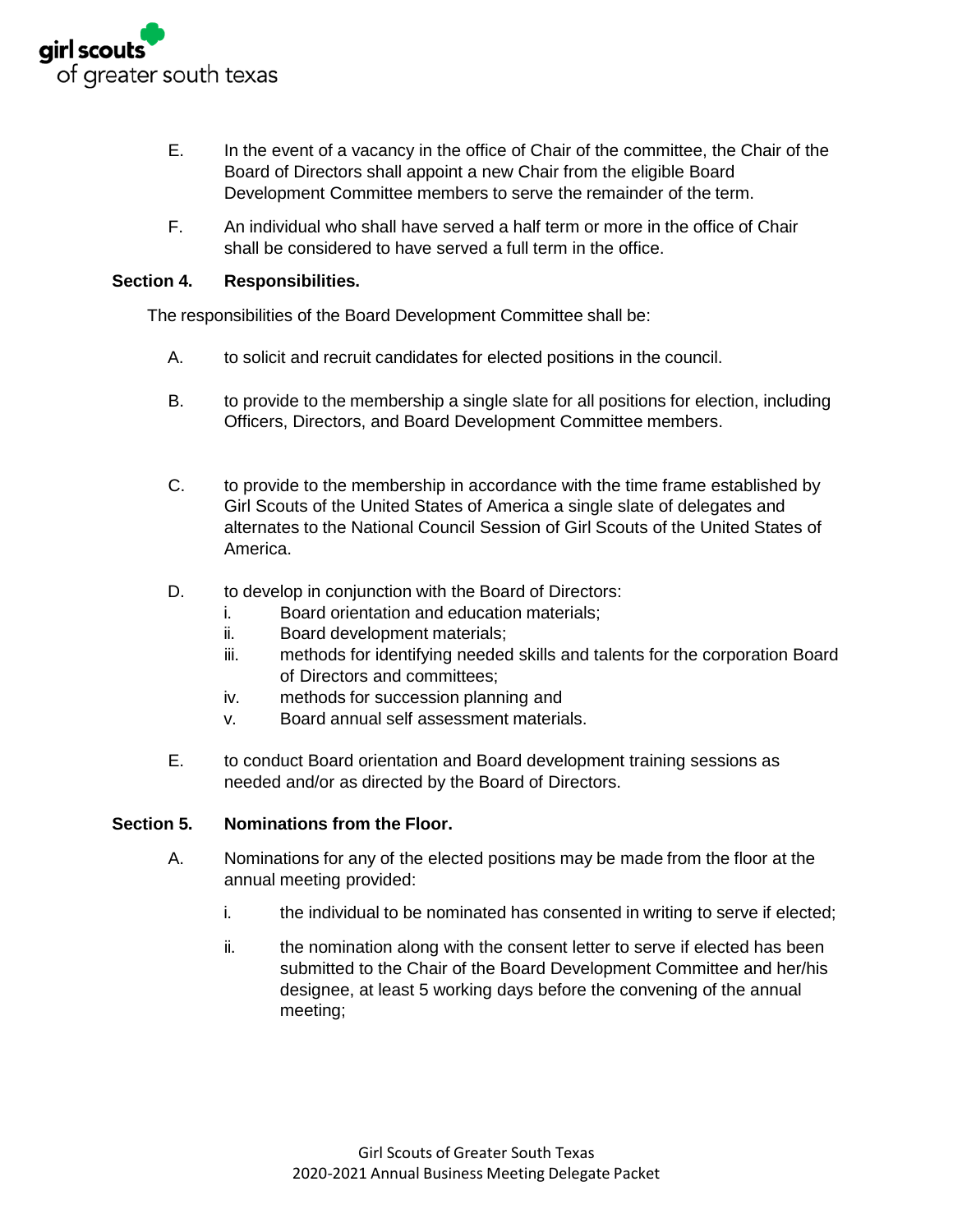

iii. the prospective nominee meets the qualifications as determined by the Board Development Committee for the office for which she/he is being nominated.

#### **Section 6. Quorum.**

The quorum for meetings of the Board Development Committee shall be a majority of the members present, in good standing, in person or linked by telecommunication or by means such that all members participating in the meeting are able to hear one another and participate in the proceedings.

#### **ARTICLE VI – ELECTION PROCEDURES**

#### **Section 1.**

Election of Officers, Directors-at-large, Board Development Committee members, and National Council delegates shall occur by the method listed below.

#### **Section 2.**

The method of voting to be used at the annual meeting is by members present, in good standing, in person or linked by telecommunication or by means such that all members participating in the meeting are able to hear one another and participate in the proceedings.

#### **ARTICLE VII – MEETINGS**

#### **Section 1. Annual Meeting.**

- A. Scheduling. The corporation shall conduct an annual meeting of the corporation membership in the 1st quarter of each year at a date, time, and place determined by the Board of Directors.
- B. Notice. Notice of the date, time, and place of the annual meeting, accompanied by a tentative agenda, the slate of nominees for all positions, and any proposed amendments to these bylaws shall be given personally or mailed or electronically transmitted to each member of the corporation not more than 45 days nor less than 20 days prior to the meeting.
- C. Business. At the annual meeting, the corporation shall:
	- i. elect Officers, Directors at large, and in appropriate years, delegates and alternates to the National Council of the Girl Scouts of the United States of America;
	- ii. consider any proposed amendments to the council bylaws;
	- iii. provide input on key issues affecting the council and the Movement and
	- iv. consider any other business appropriate to come before the corporation in accordance with the process established by the Board of Directors.
- D. Quorum. The quorum for the annual meeting shall be 25% of the members of the corporation present, in good standing, in person or linked by telecommunication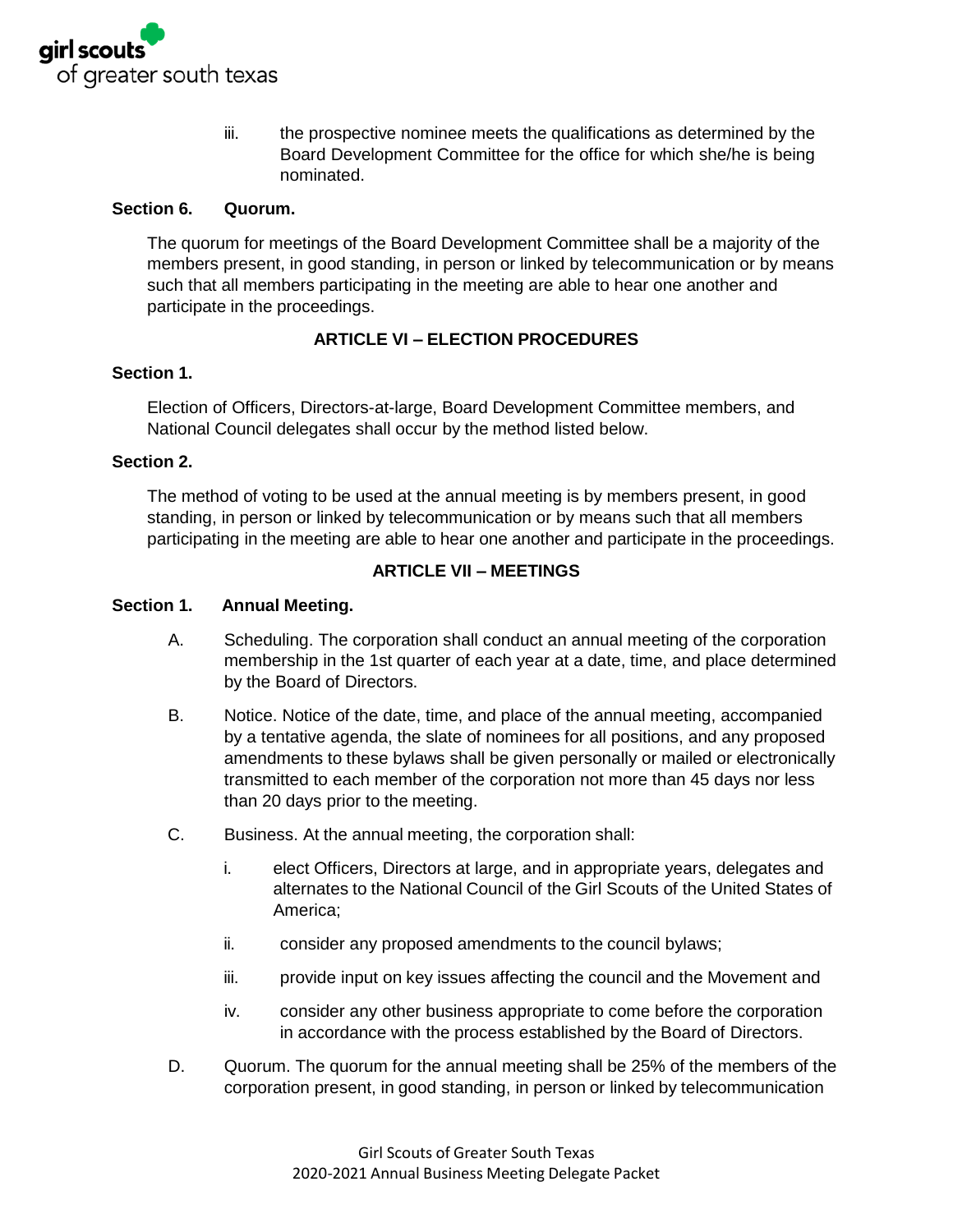

or by means such that all members participating in the meeting are able to hear one another and participate in the proceedings, provided that a majority of the council's Service Units are represented by at least 1 delegate.

- E. Voting.
	- i. Each member of the corporation shall be entitled to one (1) vote.
	- ii. No member shall vote in more than one capacity.
	- iii. Unless otherwise designated by statute, the Articles of Incorporation of the council, or these bylaws, all matters shall be determined by a majority vote.
	- iv. Proxy and/or absentee voting shall not be allowed.

#### **Section 2. Special Meetings.**

- A. Scheduling. A special meeting of the corporation membership may be called by the Chair of the Board and shall be called by the Chair of the Board upon the written request of a majority of the members of the Board of Directors then in office or by 25% of the members of the corporation. The purpose of the meeting shall be stated in the written request.
- B. Notice. Notice of the date, time, place, and specific purpose of the meeting shall be given personally or mailed or electronically transmitted or faxed to each member of the corporation at least 10 days prior to the meeting.
- C. Quorum. The quorum for a special meeting shall be a majority of the members of the corporation present, in good standing, in person or linked by telecommunication or by means such that all members participating in the meeting are able to hear one another and participate in the proceedings.
- D. Voting. Voting shall be in accordance with Article VII, Section 1.E. of these bylaws.

#### **ARTICLE VIII – ACTION BY WRITTEN OR ELECTRONIC BALLOT**

#### **Section 1. Action by Written or Electronic Ballot**

- A. Unless prohibited or limited by state statute, the articles of incorporation or the bylaws, any action that may be taken at any annual, regular, or special meeting of the member may be taken without a meeting if the council delivers a written or electronic ballot to every member entitled to vote on the matter.
- B. A written or electronic ballot shall:
	- i. set forth each proposed action; and
	- ii. provide an opportunity to vote for or against each proposed action and an opportunity to write in an alternative selection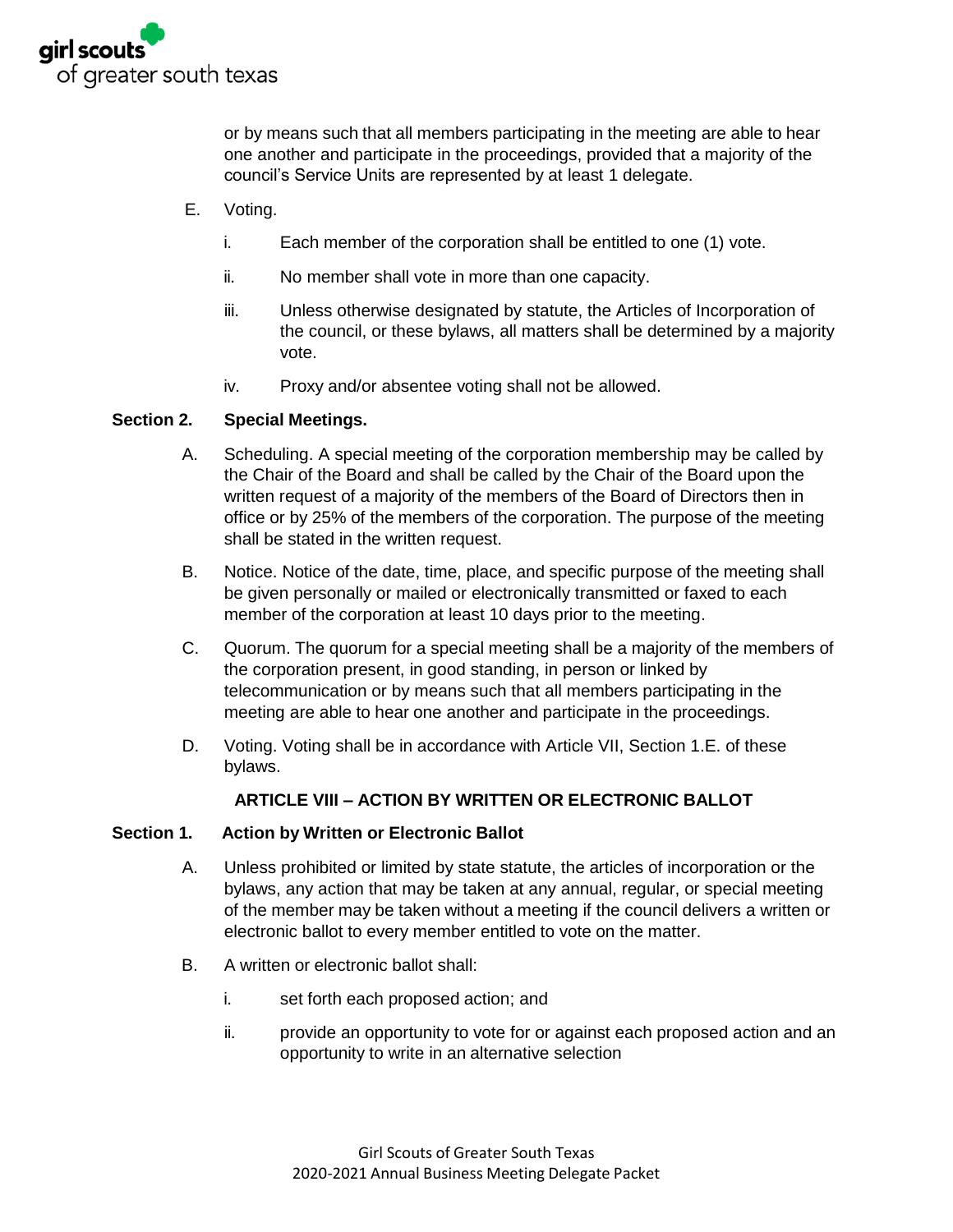

- C. Voting by written or electronic ballot pursuant to this section is valid only when the number of votes cast by ballot equals or exceeds the quorum required to be present at a meeting authorizing the action, and the number of affirmative votes equals or exceeds the number of votes that would be required to adopt the matter at a meeting at which the total number of votes cast was the same as the number of votes cast by ballot.
- D. All solicitations for votes by written or electronic ballot shall:
	- i. indicate the number of responses needed to meet the quorum requirements;
	- ii. state the percentage or number of affirmative votes necessary to adopt each matter other than election directors; and
	- iii. specify the date, time by which a ballot must be received by the council in order to be counted.
- E. Except as otherwise provided in the articles or bylaws, a written or electronic ballot may not be revoked or changed once it is executed.

#### **ARTICLE IX – BOARD OF DIRECTORS**

#### **Section 1. Composition**.

The Board of Directors shall consist of the elected and ex officio officers of the corporation and 15 Directors-at-large.

#### **Section 2. Term of Office.**

- A. The Directors-at-large shall be elected by ballot in accordance with Article VI of these bylaws for a term of 3 years or until their successors are elected and assume office. If there is only a single candidate for each position, the election may be held by acclamation.
- B. Terms of office shall begin at the close of the annual meeting.
- C. The term of office of one-third (1/3) of the Directors-at-large shall expire at each annual meeting of the council.
- D. No individual shall serve more than two (2) consecutive terms as a Director-atlarge.
- E. A member who shall have served a half term or more in office shall be considered to have served a full term in office.

#### **Section 3. Vacancies.**

A vacancy occurring in a position of Director-at-large shall be filled by the Board of Directors for the remainder of the unexpired term.

#### **Section 4. Power, Authority, and Accountability.**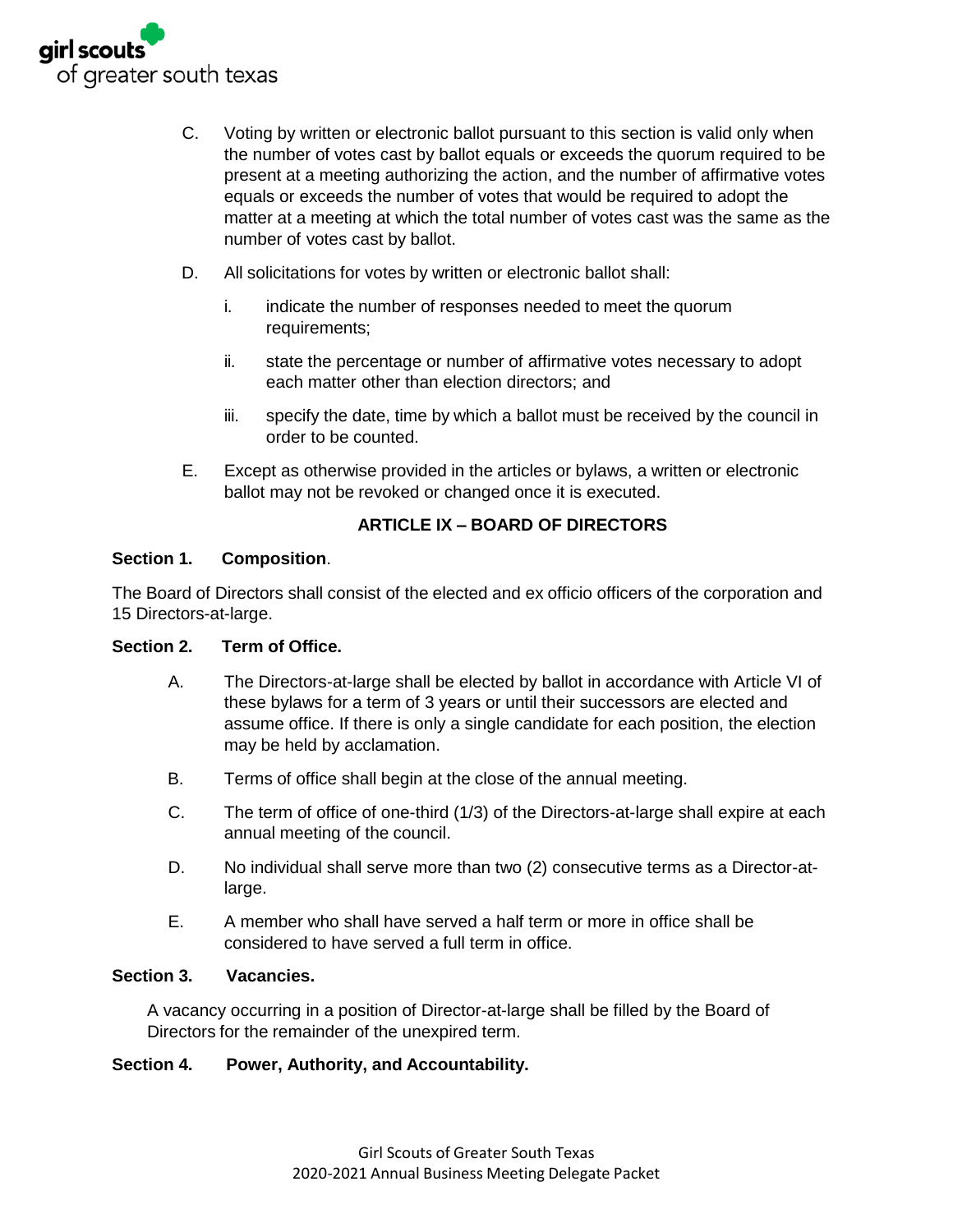

- A. Power and Authority. The Board of Directors shall have full power and authority over the affairs of the council between meetings of the council, except as otherwise provided in these bylaws or by statute.
- B. Accountability. The Board of Directors is accountable to:
	- i. the council membership for managing the affairs of the council including development of a decision-influencing system allowing for members of the Movement, including girl members to have a voice on key issues affecting the council and the Movement;
	- ii. the Board of Directors of Girl Scouts of the United States of America for compliance with the charter requirements;
	- iii. the state of incorporation for adherence to state corporation law;
	- iv. the federal government in matters relating to legislation affecting not-forprofit, non-stock corporations.

#### **Section 5. Regular Meetings.**

- A. Scheduling. The Board of Directors shall hold at least 4 regular meetings a year at such time and place as the Board may determine.
- B Notice. Notice of the date, time, and place of each Board meeting shall be given personally or mailed or electronically transmitted to each member of the board of directors at least 10 days prior to the meeting.
- C. Quorum. A majority of the Board members then in office present, in good standing, in person or linked by telecommunication or by means such that all members participating in the meeting are able to hear one another and participate in the proceedings shall constitute a quorum for the transaction of business.
- D. Voting.
	- i. Each member of the Board shall be entitled to one (1) vote.
	- ii. No member shall vote in more than one capacity.
	- iii. Unless otherwise designated by statute, the Articles of Incorporation of the council, or these bylaws, all matters shall be determined by a majority vote.
	- iv. Proxy and/or absentee voting shall not be allowed.

#### **Section 6. Special Meetings.**

A. Scheduling. Special meetings may be called by the Chair of the Board and shall be called by the Chair of the Board upon the written request of at least a majority of the Board members.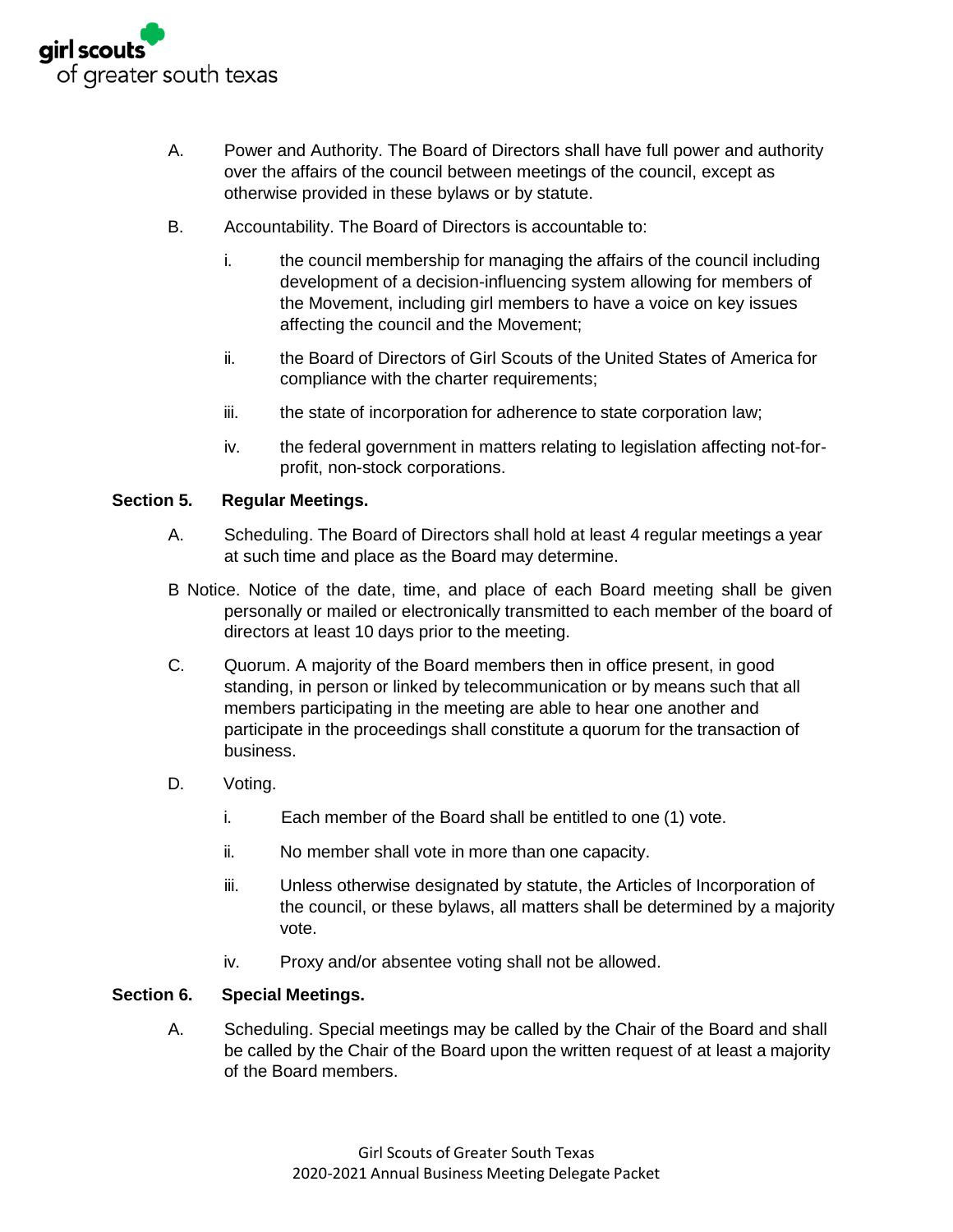

- B. Notice. Notice of the date, time, place, and specific purpose of the meeting shall be given personally or electronically transmitted to each member of the board at least 24 hours prior to the meeting.
- C. Quorum. 51% of the Board members present, in good standing, in person or linked by telecommunication or by means such that all members participating in the meeting are able to hear one another and participate in the proceedings shall constitute a quorum for the transaction of business.
- D. Voting.
	- i. Each member of the Board shall be entitled to one (1) vote.
	- ii. No member shall vote in more than one capacity.
	- iii. Unless otherwise designated by statute, the Articles of Incorporation of the council, or these bylaws, all matters shall be determined by a majority vote.
	- iv. Proxy and/or absentee voting shall not be allowed.

#### **Section 7. Removal or Resignation**

- A. Any Board member, including Officers, who fails to maintain membership or is absent from two (2) consecutive board meetings in their entirety without good cause acceptable to the Chair of the Board or designee, will have presumed to have resigned his/her position as a Board member of the council.
- B. Any Board member, including Officers, may be removed with or without cause by a three-fourths vote of the total number of the council Board of Directors.
- C. Any Board member, including officers, who submits a letter of resignation to the Chair of the Board or designee, will be considered resigned as of the date approved by the Executive Committee.

#### **ARTICLE X – EXECUTIVE COMMITTEE**

#### **Section 1. Composition.**

The Executive Committee shall consist of the elected Officers of the corporation and 2 Directors-at-large. The Chief Executive Officer shall serve as an ex officio member with voice but without vote. The Chief Financial Officer shall serve as an ex officio member with voice but without vote. The Directors-at-large shall be appointed by the Chair of the Board from the members of the Board of Directors.

#### **Section 2. Duties.**

- A. Authority between Board Meetings. The Executive Committee shall exercise the authority of the corporation Board of Directors between the meetings of the board, except that the Executive Committee shall not:
	- i. adopt the budget;
	- ii. amend the bylaws;

Girl Scouts of Greater South Texas 2020-2021 Annual Business Meeting Delegate Packet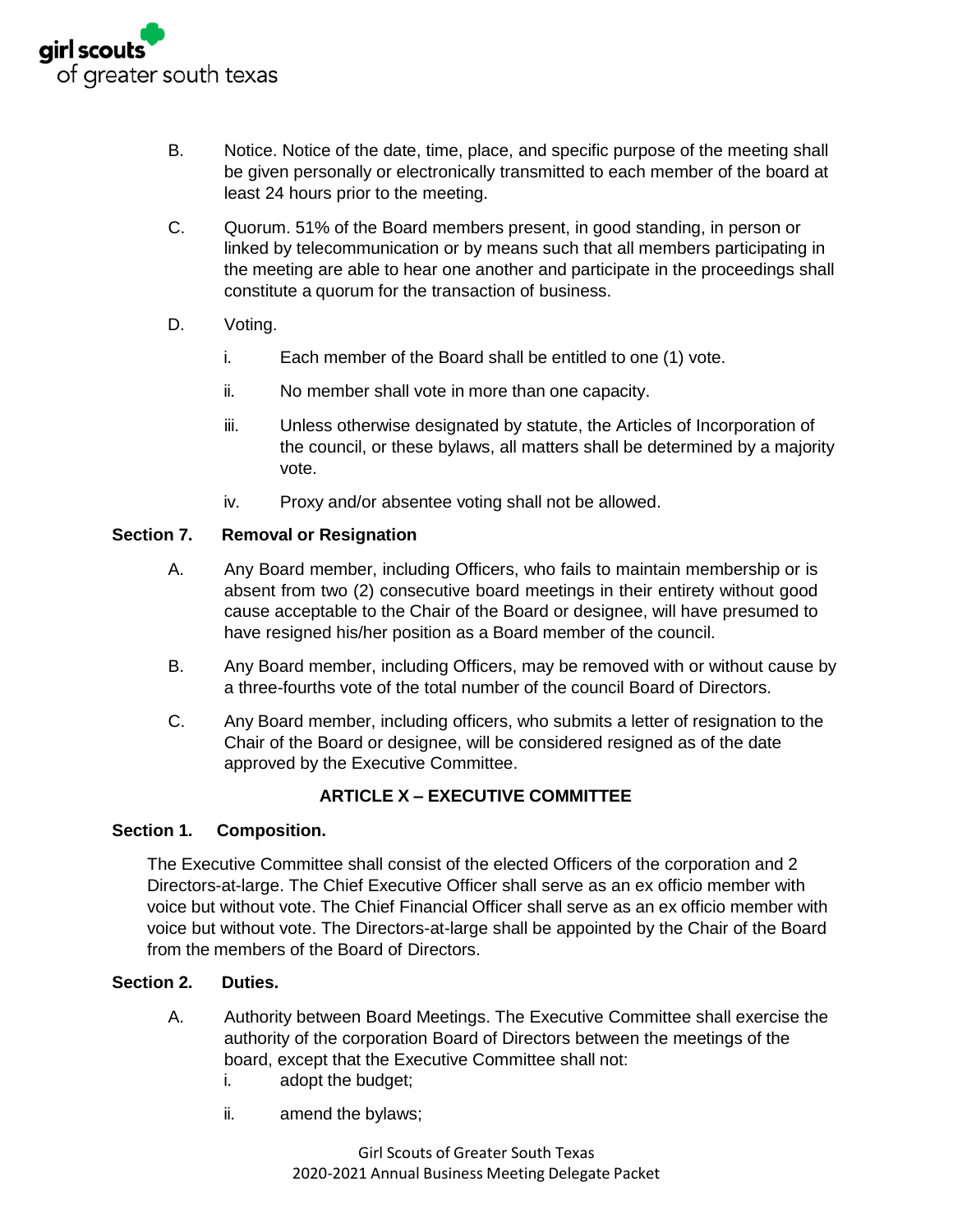

- iii. take action which is contrary to, or a substantial departure from, the direction established by the Board or which represents a major change in the affairs, business, or policy of the council.
- B. Reports. The Executive Committee shall submit to the Board of Directors at each Board meeting a report of all actions taken since the last Board meeting.

#### **Section 3. Meetings.**

- A. Scheduling. The Executive Committee shall meet as needed at the call of the Chair or upon written request of at least majority of the members of the Executive Committee.
- B. Notice. Notice of the date, time, and place of each meeting shall be provided 7 hours in advance of the meeting.

#### **Section 4. Quorum.**

A majority of the Executive Committee members then in office present, in good standing, in person or linked by telecommunication or by means such that all members participating in the meeting are able to hear one another and participate in the proceedings shall constitute a quorum for the transaction of business.

#### **ARTICLE X I– COMMITTEES**

#### **Section 1. Establishment**

The Board of Directors may establish standing and special committees and/or task groups, and/or ad hoc committees as needed, which shall operate under the general supervision of the Board of Directors.

#### **Section 2. Appointment**

- A. The Chair of any committee, task group, or ad hoc committees shall be appointed by the Chair of the Board, subject to the approval of the Board of Directors.
- B. Members of any committee, task group, or ad hoc committee shall be appointed by the Chair of the Board in consultation with the Chair of the respective committee or task group.
- C. At least 51% of the members of any committee or task group shall be members of the Board of Directors, one of whom shall serve as Chair of the committee.
- D. Appointments to committees and task groups shall be for one (1) year unless a different term is specified by the Board of Directors at the time of appointment.
- E. Vacancies in any committee or task group shall be filled by the Chair of the Board in accordance with Section 2.A. or 2.B. of this Article.

#### **Section 3. Quorum**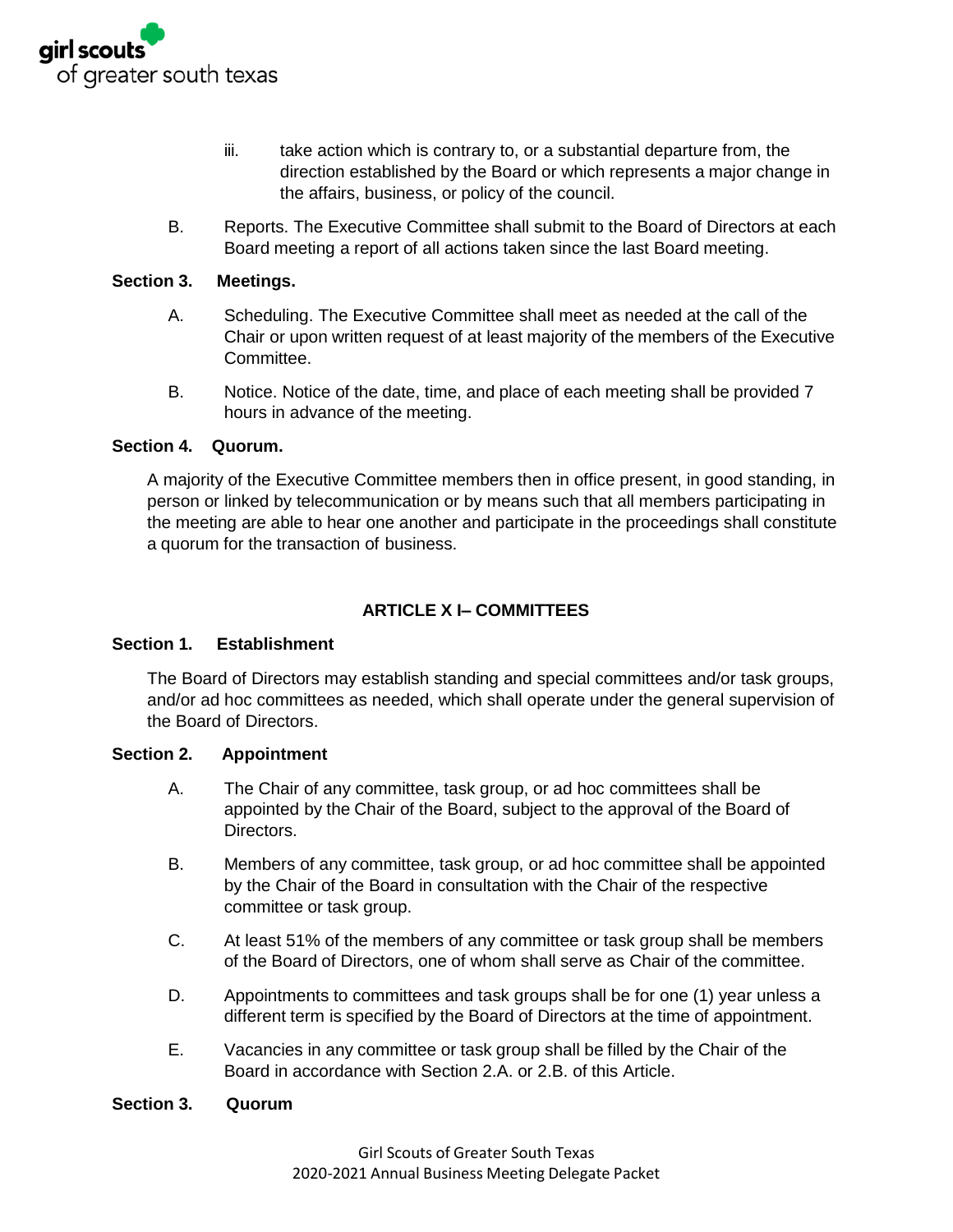

The quorum for meetings of any committee or task group shall be a majority of the members present, in good standing, in person or linked by telecommunication or by means such that all members participating in the meeting are able to hear one another and participate in the proceedings.

#### **ARTICLE XI I– NATIONAL COUNCIL DELEGATES**

#### **Section 1. Eligibility.**

Delegates and alternates to the National Council of the Girl Scouts of the United States of American shall be United States Citizens age 14 years and older. They shall be members of the Girl Scout Movement registered through the council at the time of election and throughout the term of service.

#### **Section 2. Election**.

The delegates and alternates to whom the council is entitled to elect to the National Council of the Girl Scouts of the United States of America shall be elected in accordance with Article VI of these bylaws in accordance with the time frame established by the Girl Scouts of the United State of America and shall serve a term of three (3) years or until their successors are elected and assume office.

#### **Section 3. Vacancies.**

The Board of Directors or Executive Committee shall fill delegate vacancies from among the elected alternates.

#### **Article XIII – Finance**

#### **Section 1. Fiscal Year.**

The fiscal year of the council is October 1 through September 30.

#### **Section 2. Contributions.**

Any contributions, bequests, devises, and gifts for the purpose of Girl Scouting within the council shall be accepted or collected only as authorized by the Board of Directors.

#### **Section 3. Depositories.**

All funds of the council shall be deposited to the credit of the council under such conditions and in such financial institutions as shall be designated by the Board of Directors.

#### **Section 4. Approved Signatures.**

Approvals for signatory authority in the name of the council and access to funds and securities of the council shall be authorized by the Board of Directors.

#### **Section 5. Bonding.**